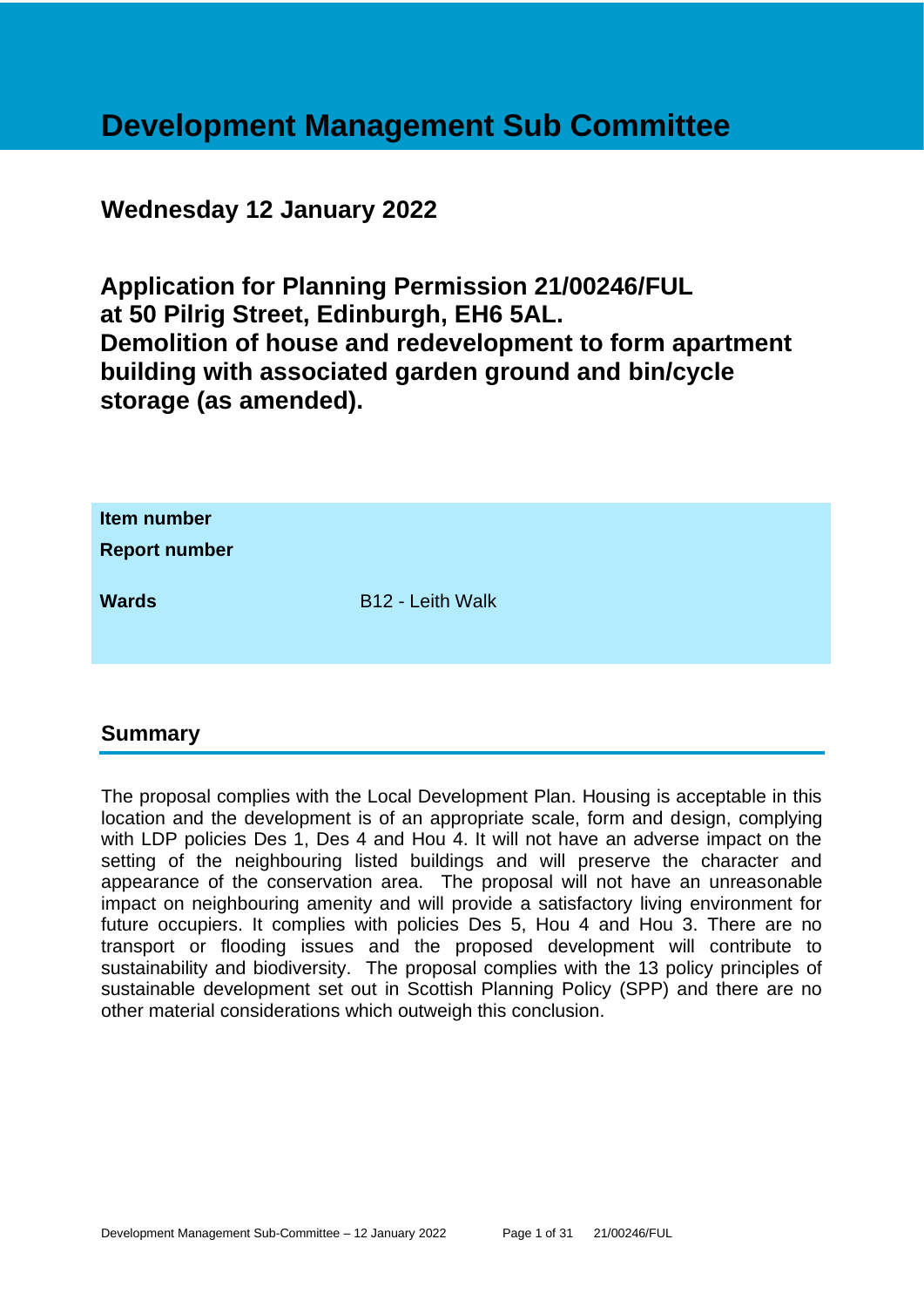# **Links**

| <b>Policies and guidance for</b> | SPP, LDPP, LHOU01, LHOU02, LHOU03, LHOU04,    |
|----------------------------------|-----------------------------------------------|
| this application                 | LEN03, LDES01, LDES04, LDES05, LDES06, LEN06, |
|                                  | LENO8, LENO9, LEN21, LTRAO2, LTRAO3, LTRAO4,  |
|                                  | LDEL01, LTRA08, LEN22, NSG, NSLBCA, NSGD02,   |
|                                  | OTH, CRPPIL, HES, HESCON,                     |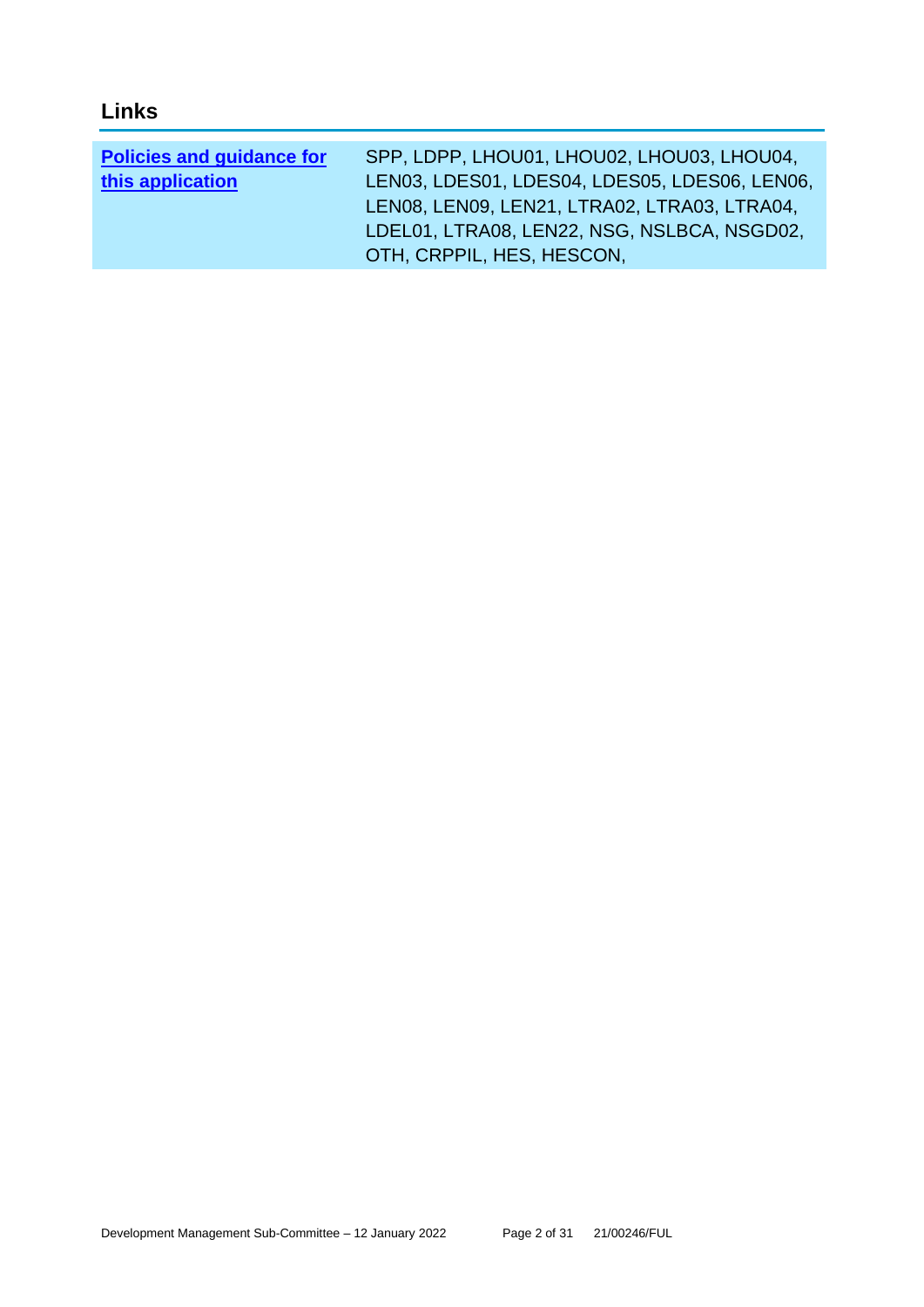# **Report**

**Application for Planning Permission 21/00246/FUL at 50 Pilrig Street, Edinburgh, EH6 5AL. Demolition of house and redevelopment to form apartment building with associated garden ground and bin/cycle storage (as amended).**

# **Recommendations**

**1.1** It is recommended that this application be Granted subject to the details below.

# **Background**

# **2.1 Site description**

The application site contains a detached two storey house on the corner of Pilrig Street and Dryden Street. There is garden ground to the front, side and rear. The house has a rear single storey extension and there is a single vehicle detached garage taking access from Dryden Street. Boundary treatment consists of a low rendered wall with railings on top to the front and part of the side garden fronting Dryden Street where it then steps up, unpainted, to the same height as the garage. A mature tree is positioned at the bottom of the rear garden.

The surrounding area is predominantly residential with a mix of architectural styles including, Georgian, Victorian, post war and modern. Most of these buildings are three or four storeys high. Pilrig Park is to the north west of the application site and Leith Walk is to the south east.

The street consists predominantly of two and a half storey stone Victorian and Georgian terraced townhouses. A modern four storey local authority constructed flatted block is opposite the application site on Pilrig Street. Opposite on Dryden Street is a three storey red sandstone residential building. Further along Pilrig Street is Pilrig Park. Dryden Street contains mainly three and four storey blocks of modern flats and traditional tenements.

The neighbouring adjacent building, numbers 46 and 48 Pilrig Street, is a category B listed building (ref: LB29496 date of listing 25 November 1965). The traditional stone terraced houses on the opposite side of Pilrig Street from the application site are also listed as are houses further along the same side of Pilrig Street as the application property.

The wider surrounding area is predominantly residential with shops and other facilities on nearby Leith Walk which is a busy thoroughfare with public transport routes and services. Pilrig Street has a frequent bus service with a route between Hyvots Bank and Ocean Terminal which travels through the city centre.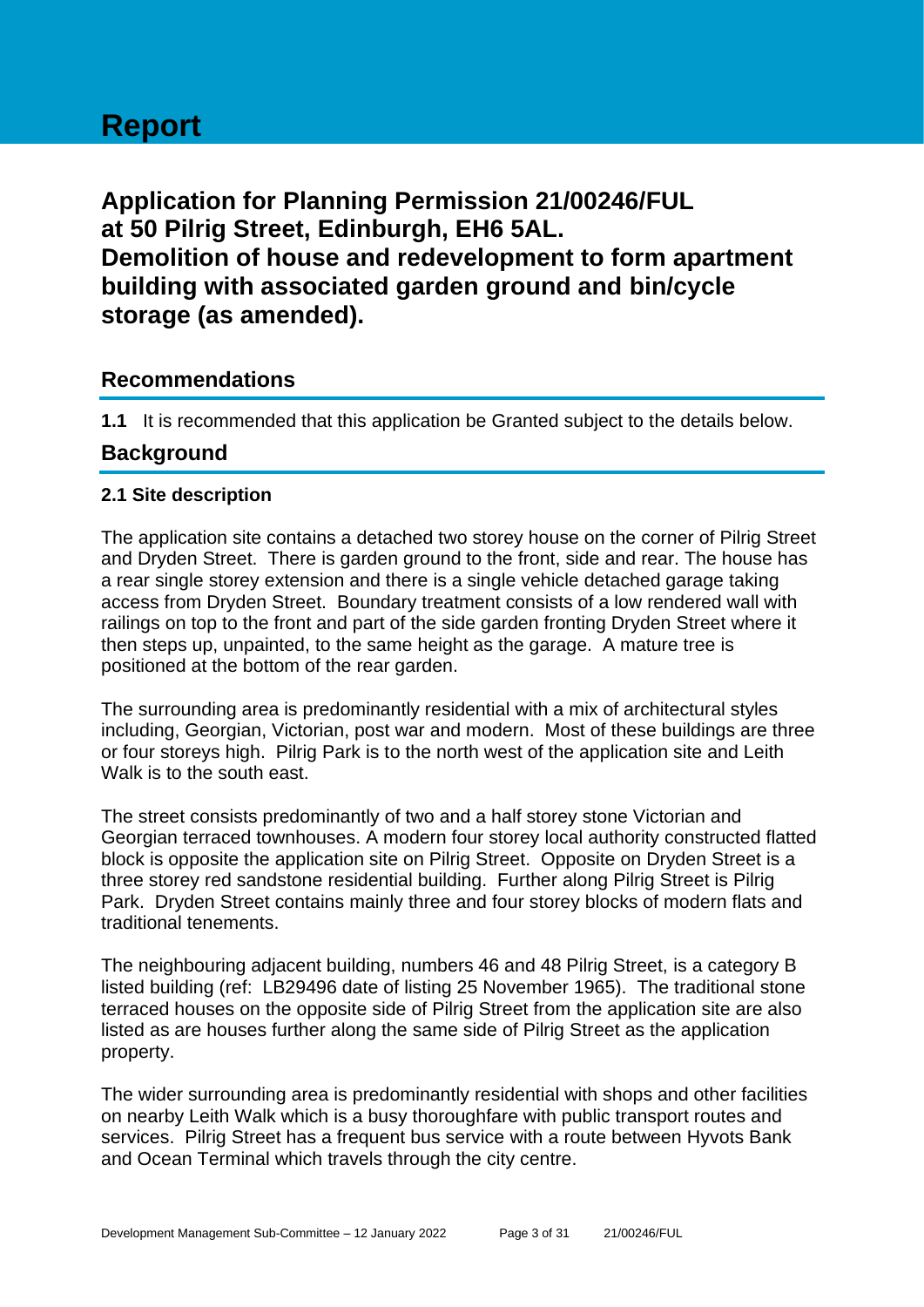This application site is located within the Pilrig Conservation Area.

# **2.2 Site History**

1 October 2018 - application refused for erection of five storey building to form 8 residential apartments with associated parking and amenity space (application number 09/03284/FUL). This application was originally granted by the Development Management Sub-Committee in 2011 but was subsequently refused when the legal agreement was not concluded; and

19 January 2021 - application received for complete demolition in a Conservation Area - demolition of house and redevelopment to form apartment building with associated garden ground and bin and cycle storage (application number 21/00248/CON).

# **Main report**

# **3.1 Description of the Proposal**

The proposal is to demolish the existing house and build a six storey, including lower ground floor and penthouse levels, flatted development. Nine flats are proposed: one 1 bedroom flat, seven 2 bedroom flats and one 4 bedroom flat. The sizes of each flat will be:

Flat 1 - 2 bedrooms - 76 square metre (sqm) Flat 2 - 2 bedrooms - 60 sqm Flat 3 - 2 bedroom - 80 sqm Flat 4 - 1 bedroom - 47 sqm Flat 5 - 2 bedroom - 76 sqm Flat 6 - 2 bedroom - 76 sqm

- Flat 7 2 bedroom 76 sqm
- Flat 8 2 bedroom 60 sqm
- Flat 9 4 bedroom 197 sqm

The proposed development will abut and have the same depth as the existing Georgian townhouse next door and will extend further out to the rear on the Dryden Street side.

Materials will be stone, slate, zinc, timber, metal, glass balustrade and metal framed windows, doors and rooflights,

Garden ground will be provided to the front and rear. A bin store is proposed where the existing garage is located and behind it there will be a bicycle store, at the bottom of the garden. A new pedestrian gate is proposed in the wall on Dryden Street. Zero car parking is proposed.

# Supporting Information

- − Design Statement
- − Supporting Planning Statement
- − Car Parking Review

These are available to view on the Planning and Building Standards Online Services.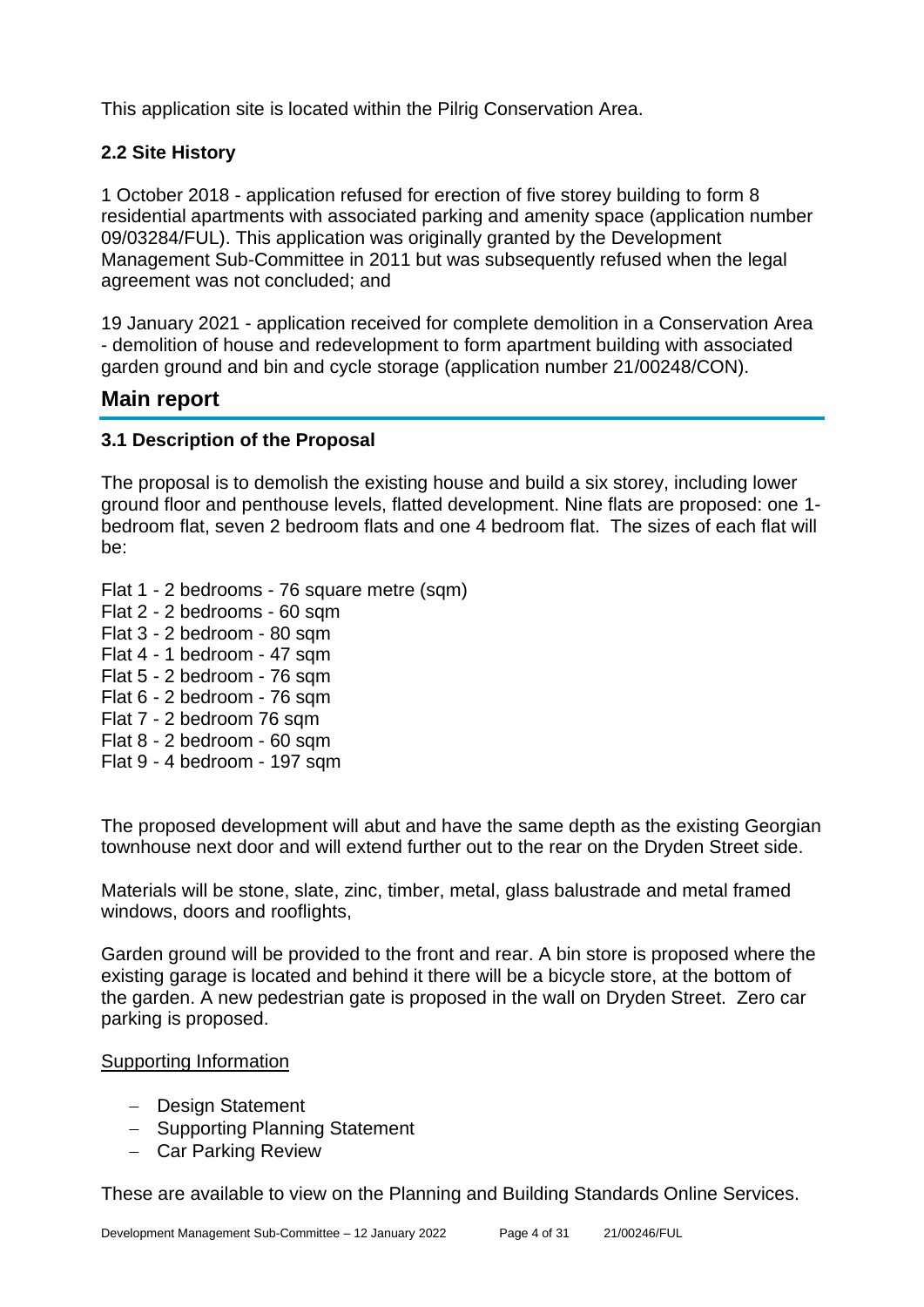# **3.2 Determining Issues**

Due to its proximity to listed buildings and being within a conservation area, the proposed development requires to be assessed against Sections 59 and 64 of the Planning (Listed Buildings and Conservation Areas) (Scotland) Act 1997 (the "1997 Heritage Act"). This report will first consider:

- a) In terms of Section 59 there is a strong presumption against granting planning permission for development which would harm a listed building or its setting. If engaged, the presumption can only be rebutted if the advantages of the scheme in the proposed location are sufficient to outweigh that strong presumption.
- b) In terms of Section 64 there is a strong presumption against granting planning permission for development which would conflict with the objective of preserving or enhancing the character or appearance of the conservation area. If engaged, the presumption can only be rebutted if the advantages of the scheme in the proposed location are sufficient to outweigh that strong presumption.

If the Development complies with Sections 59 and 64 of the 1997 Heritage Act, this report will then consider the proposed development under Sections 25 and 37 of the Town and Country Planning (Scotland) Act 1997 (the 1997 Act).

If the proposal is in accordance with the development plan the determination should be to grant planning permission unless material considerations indicate otherwise?

If the proposal is not in accordance with the development plan the determination should be refuse planning permission unless material considerations indicate otherwise?

In the assessment of material considerations this report will consider:

- − the Scottish Planning Policy presumption in favour of sustainable development, which is a significant material consideration due to the development plan being over 5 years old;
- − equalities and human rights;
- − public representations and
- − any other identified material considerations.

# **3.3 Assessment**

To address these determining issues, the Committee needs to consider whether:

- a) The proposal preserves the setting of the listed buildings;
- b) The proposal preserves or enhances the character and appearance of the conservation area;
- c) The principle of development is acceptable in this location;
- d) The proposal is of an appropriate scale, form and design;
- e) There will be an unreasonable loss to existing neighbouring amenity;
- f) The proposal will provide a satisfactory residential living environment;
- g) There are any roads authority, parking or transport issues;
- h) There are any other material planning considerations;
- i) There are any equalities or human rights issues and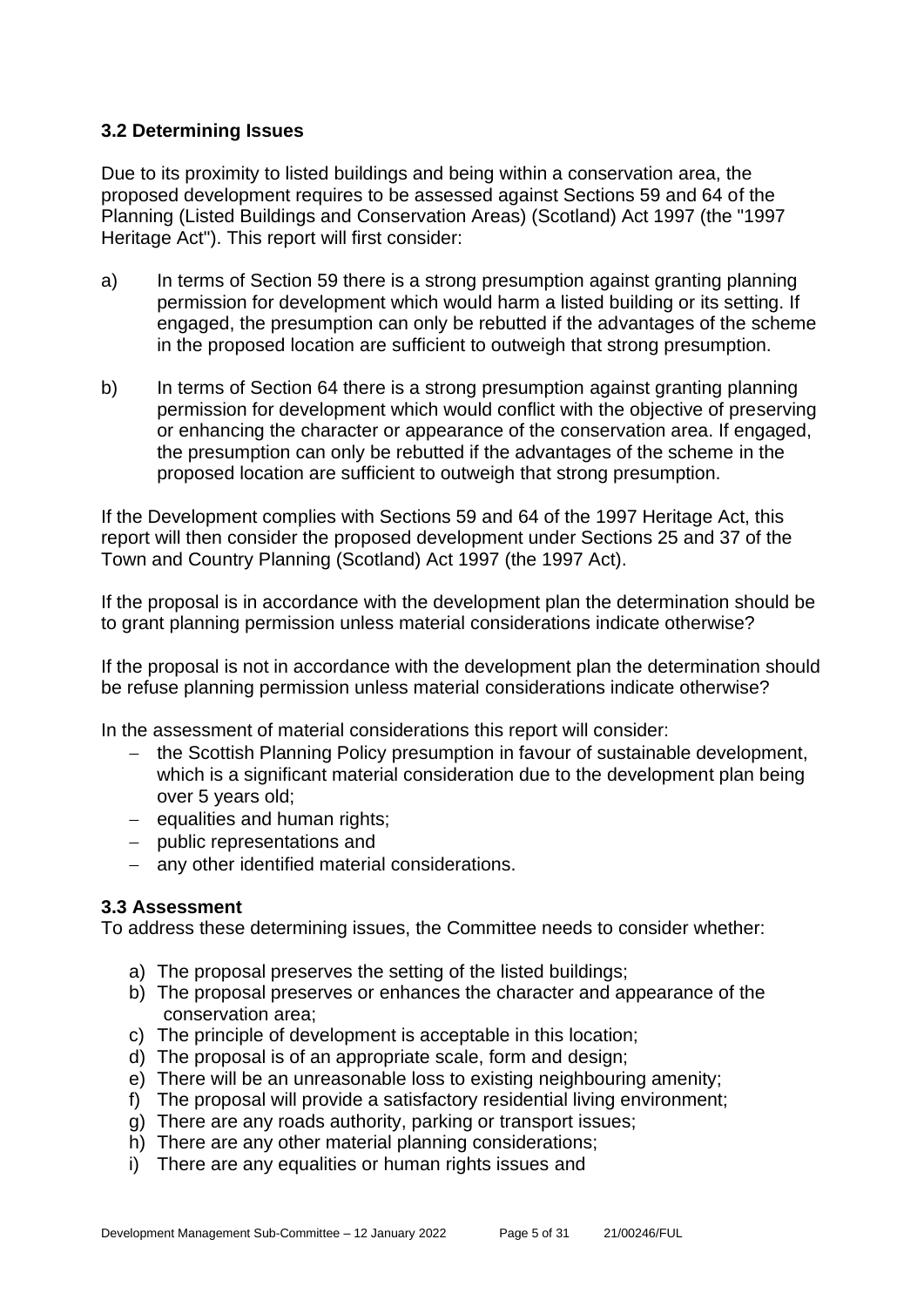j) The public comments have been addressed.

#### a) Setting of the listed building(s)

Section 59 (1) of the Planning (Listed Building and Conservation Areas) (Scotland) Act 1997 states:

*"In considering whether to grant planning permission for development which affects a listed building or its setting, a planning authority or the Secretary of State, as the case may be, shall have special regard to the desirability of preserving the building or its setting or any features of special architectural or historic interest which it possesses."*

Policy Env 3 (Listed Buildings - Setting) states that development affecting the setting of a listed building will be permitted only if not detrimental to the appearance or character of the building, or to its setting.

Historic Environment Scotland's guidance note Managing Change in the Historic Environment: Setting sets out the principles that apply to developments affecting the setting of historic assets or places including listed buildings and conservation areas. It states that factors to be considered in assessing the impact of a change on the setting of a historic asset or place include the presence, extent, character and scale of the existing built environment within the surroundings of the historic asset or place and how the proposed development compares to this and the ability of the setting to absorb new development without eroding its key characteristics and the effect of the proposed change on qualities of the existing setting.

There are a number of listed buildings adjacent to the development. The listed buildings are all outwith the application site and therefore the primary consideration in the assessment of these proposals is the impact on the setting of these listed buildings.

The proposed building will align with the front and rear building line of the adjacent listed building. At the front it will be of the same ridge and eaves heights and the proposed dormers, albeit modern design, reflect the roof with dormers of the listed building. Revised drawings have aligned proposed string courses on the front elevation with those of the listed building and propose a window style and pattern which although modern will sit comfortably next to that of the listed building. On the rear, although the ridge height is the same as the neighbouring building and the proposed dormer will sit within the roof plane, much of the topmost storey will be above the eaves height of the neighbouring listed building. However, this part of the proposal is of a modern design and will read as a large dormer set hard up against the proposed chimney stack. It will not immediately be adjacent to nor attached to the neighbouring listed building. In this context, the proposed design of the rear elevation will contrast well with the listed building and will not detract from the special architectural and historic interest of the listed building.

The applicant has demonstrated through the use of historical information that the application site was intended to be part of a terrace of three dwelling houses with numbers 46 and 48 Pilrig Street. The proposal will complete the terrace, albeit in a modern style.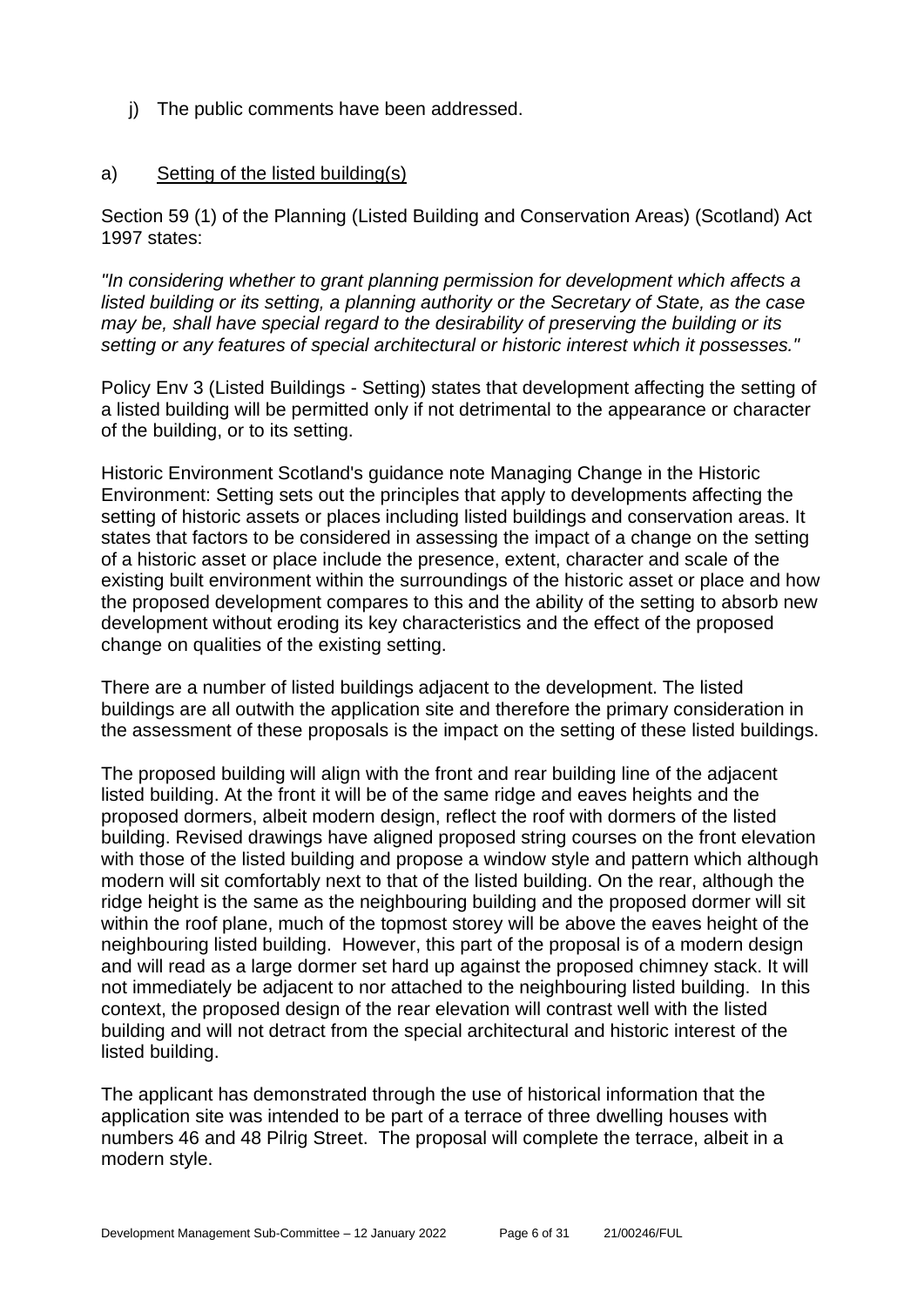The existing building on the application site does not relate well to the setting of the neighbouring listed buildings. Although it respects the building line of the adjacent listed building, its scale and detached form is out of character and rhythm with the row of listed buildings on both sides of this part of Pilrig Street which are higher and more uniform.

The proposal will not detract from the special architectural and historic interest of the adjacent and nearby listed building nor harm its setting and conforms with section 59 of the Planning (Listed Buildings and Conservation Area) (Scotland) Act 1997. The proposal complies with policy LDP Policy Env 3 (Listed Buildings - Setting).

# b) Conservation area

LDP Policy Env 6 (Conservation Areas - Development) states that development within a conservation area will be permitted which preserves or enhances the special character or appearance of the conservation area and is consistent with the relevant conservation area character appraisal and demonstrates high standards of design and utilises materials appropriate to the historic environment.

The Pilrig Conservation Area Character Appraisal states that the essential characteristics of the conservation area include:

- − predominance of residential use;
- − most of the residential development is in the form of terraces;
- − similarity of proportions and terraced forms provide a unity of character to the area;
- − the variety of architectural styles that contribute to the overall character; and
- − extensive use of a restricted palette of natural stone, slate and cast iron details.

The character appraisal acknowledges that whilst the area is mainly comprised of lowrise residential development, there are a number of flatted properties of mainly three and four storeys.

The proposed building will create a terrace which is the prevailing form of residential buildings in the conservation area. It will be the same height as the adjacent listed building and similar height to the other nearby buildings. The storey height reflects that of other flatted blocks opposite the application site and in Dryden Street. The front and side elevations will use materials reflecting a more traditional look and this will be compatible with the streetscape, particularly along Pilrig Street. The modern design and materials proposed for the rear elevation will provide a contrast with the adjacent listed buildings. The rear elevation will be seen from Dryden Street which has several modern flatted blocks and, therefore, the proposal will sit well within this context.

On Dryden Street the proposed building will sit hard on the heel of the pavement which is not a characteristic of the streetscape. However, this will add to the architectural diversity of the street and conservation area and retain the prominence of the site in terms of it being highly visible in the conservation area.

Overall, the proposal will contribute to the predominant residential building form and the varied architectural style in the conservation area.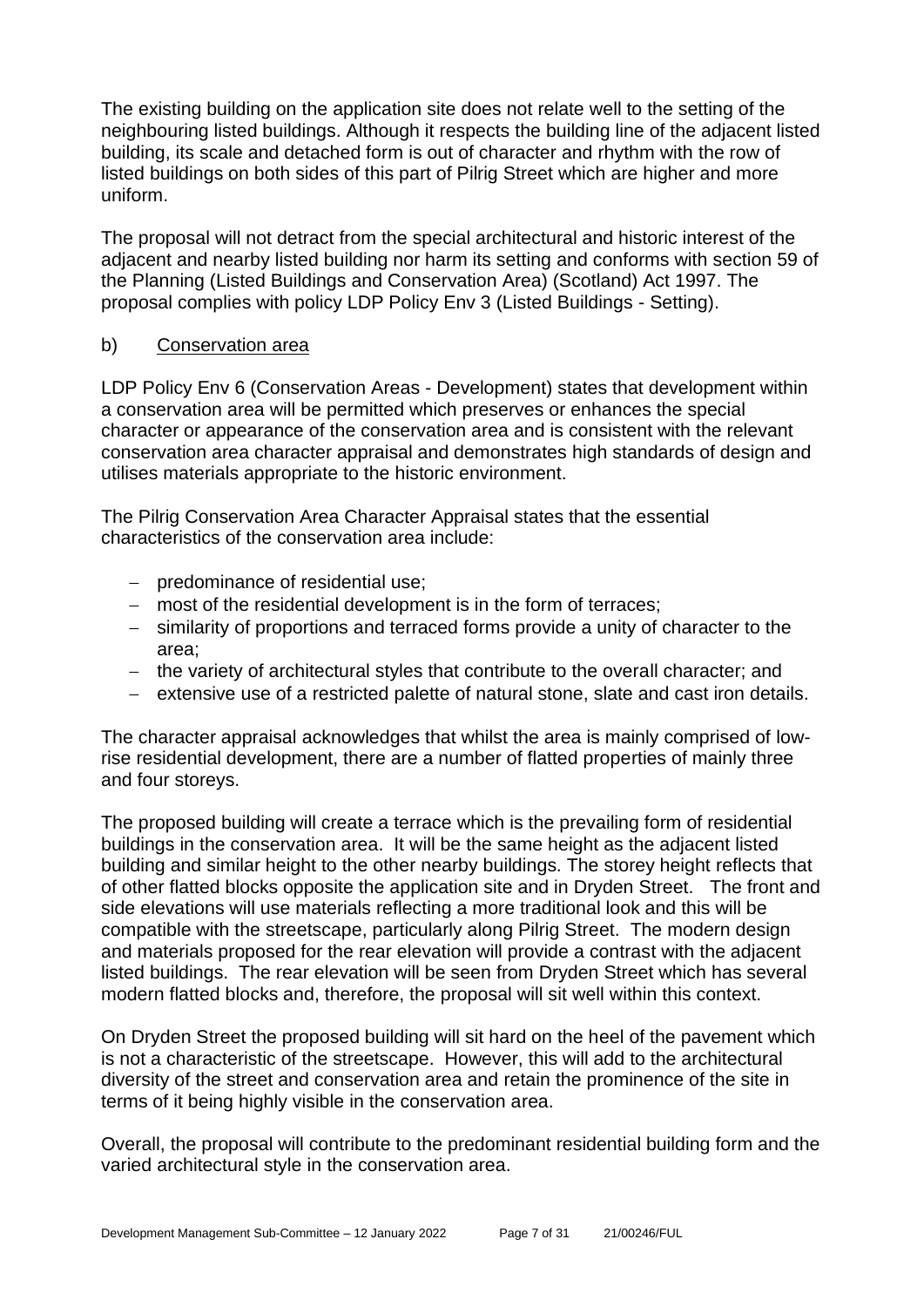The retention of residential use on the site will continue to contribute to the character of the predominantly residential nature of this part of the conservation area.

The proposal will preserve the character and appearance of the conservation area and conforms to the Planning (Listed Buildings and Conservation Area) (Scotland) Act 1997. The proposal complies with policy Env 6 (Conservation Areas - Development).

# c) Principle of development

Policy Hou 1 Housing Development in the Edinburgh Local Development Plan (LDP) supports housing on suitable sites in the urban area, provided that the proposals are compatible with other policies in the Plan.

The proposal does not raise issues of a strategic nature and can, therefore, be assessed within the context of Edinburgh Local Development Plan (LDP).

The application site is in the urban area of the LDP and the street and surrounding area are residential in character.

The proposal complies with LDP policy Hou 1. The principle of housing in this location is acceptable.

# d) Scale, form and design

Edinburgh Local Development Plan policy Des 1 (Design Quality and Context) states planning permission will be granted for development where it is demonstrated that the proposal will create or contribute towards a sense of place. Planning permission will not be granted for poor quality or inappropriate design that would be damaging to the character of the area.

LDP Policy Des 4 (Development Design - Impact on Setting) also requires development proposals to have a positive impact on its surroundings, including the character of the wider townscape, having regard to its height and form, scale and proportions, including the spaces between the buildings, position of the buildings and other features on the site; and the materials and detailing.

LDP Policy Hou 4 (Housing Density) states that the density of a development on a site will be dependent on its characteristics and those of the surrounding area; the need to create an attractive residential environment within the development; the accessibility of the site to public transport; and the need to encourage and support the provision of local facilities necessary to high quality urban living. It goes on to explain that in established residential areas, proposals will not be permitted which would result in unacceptable damage to local character, environmental quality or residential amenity.

The Edinburgh Design Guidance sets out key aims for new development to have a positive impact on the immediate surroundings, through its height and form; scale and proportions; positioning of the buildings on site and materials and detailing. The Guidance also gives advice on the protection of public views.

The scale and height of the proposal is similar to neighbouring and surrounding buildings and, therefore, the building will not overwhelm neighbouring buildings.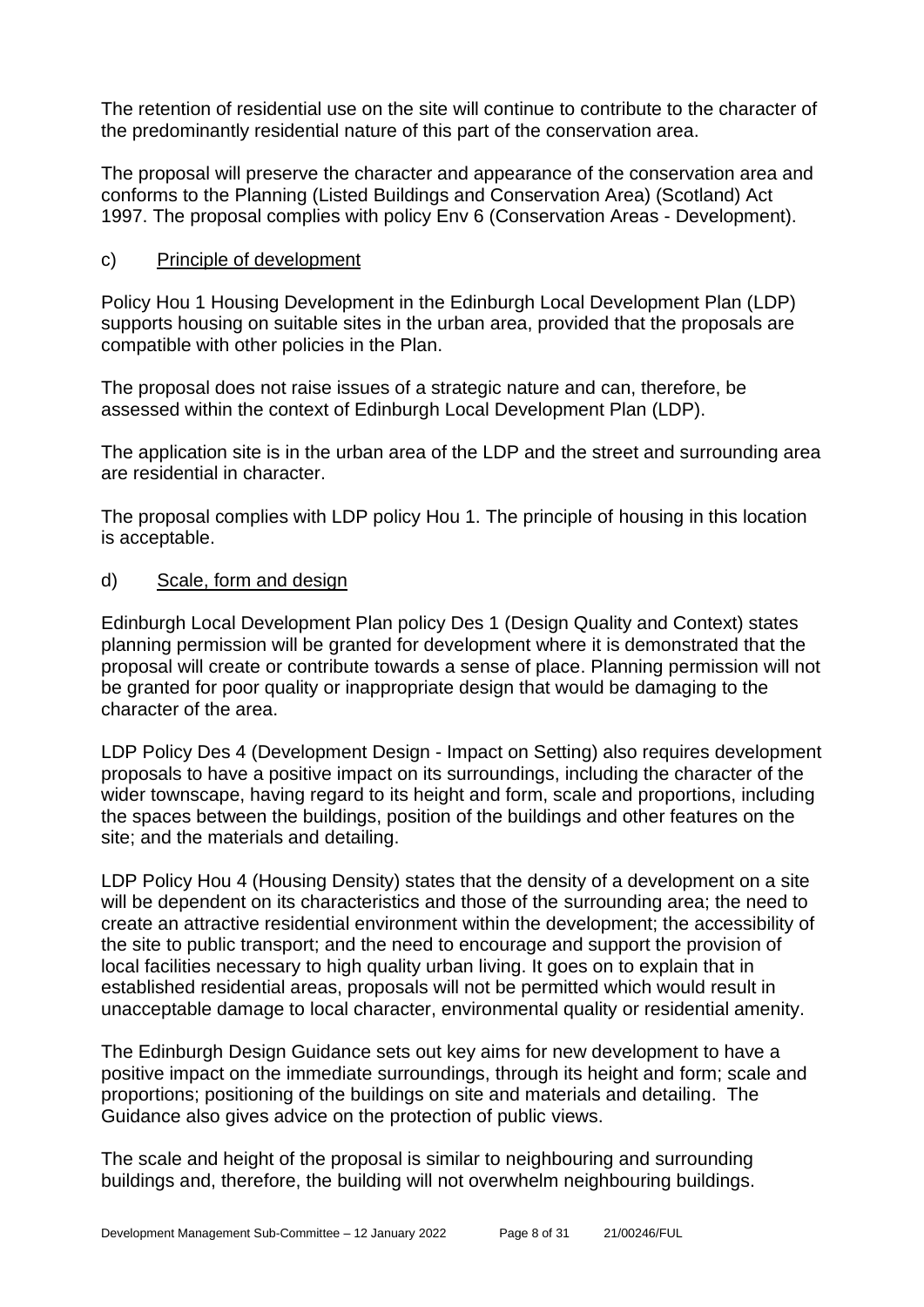The proposed building will be positioned in the plot mainly in a similar way to the prevailing plot character along Pilrig Street. It will protrude to the rear on the return into Dryden Street and this reflects the situation in terms of the rear extension on the existing dwellinghouse. Spacing between the proposed building and the existing building to the rear will slightly change. Many properties in Pilrig Street have extended into the rear garden including the application property. The proposal will also extend out into the rear garden and will not detract from the existing pattern of development in rear gardens nor from the relationship of buildings with rear garden ground.

A proposal for a five storey building to form eight residential apartments was approved subject to the conclusion of a legal agreement by the Committee on 9 March 2011 (application number 09/03284/FUL). The current proposal is of a similar scale and number of residential units. Although the 09/03284/FUL application was refused in September 2018 because the legal agreement was not signed, the decision by the Committee indicates that a block of flats could be accommodated on the site and was considered acceptable.

There are two protected public views listed in the Edinburgh Design Guidance in terms of the application site. These are N5a Pilrig Park and Pilrig Street - Arthur's Street and N5b Pilrig Park - Calton Hill. The proposed building will sit within an area and street of similar building heights and will not interrupt public views.

For developments proposing zero car parking, it is generally expected that the space will be given over to landscaping. The rear garden ground will be laid to lawn including landscaped areas.

Whilst the glazed sections, terraces and modern large dormer on the rear elevation are not necessarily an established characteristic of the neighbourhood, they provide interest to the rear elevation which is highly visible from Dryden Street. They will add to the varied architectural styles and dates of the buildings in the surrounding area.

The proposal is within walking distance of shops, parks and other facilities in the area as well as public transport services. The increased density on the site and closeness to facilities on Leith Walk, such as shops, will provide residents with the ability to support local facilities. This will contribute to a sense of place.

Materials proposed are acceptable and, should planning permission be granted, a condition is recommended to ensure high quality materials. A condition is also recommended for a landscape plan to ensure the hard and soft landscaping are of a high quality.

The proposal is of an appropriate scale, form and design.

The proposal complies with LDP policies Des 1, Des 4 and Hou 4.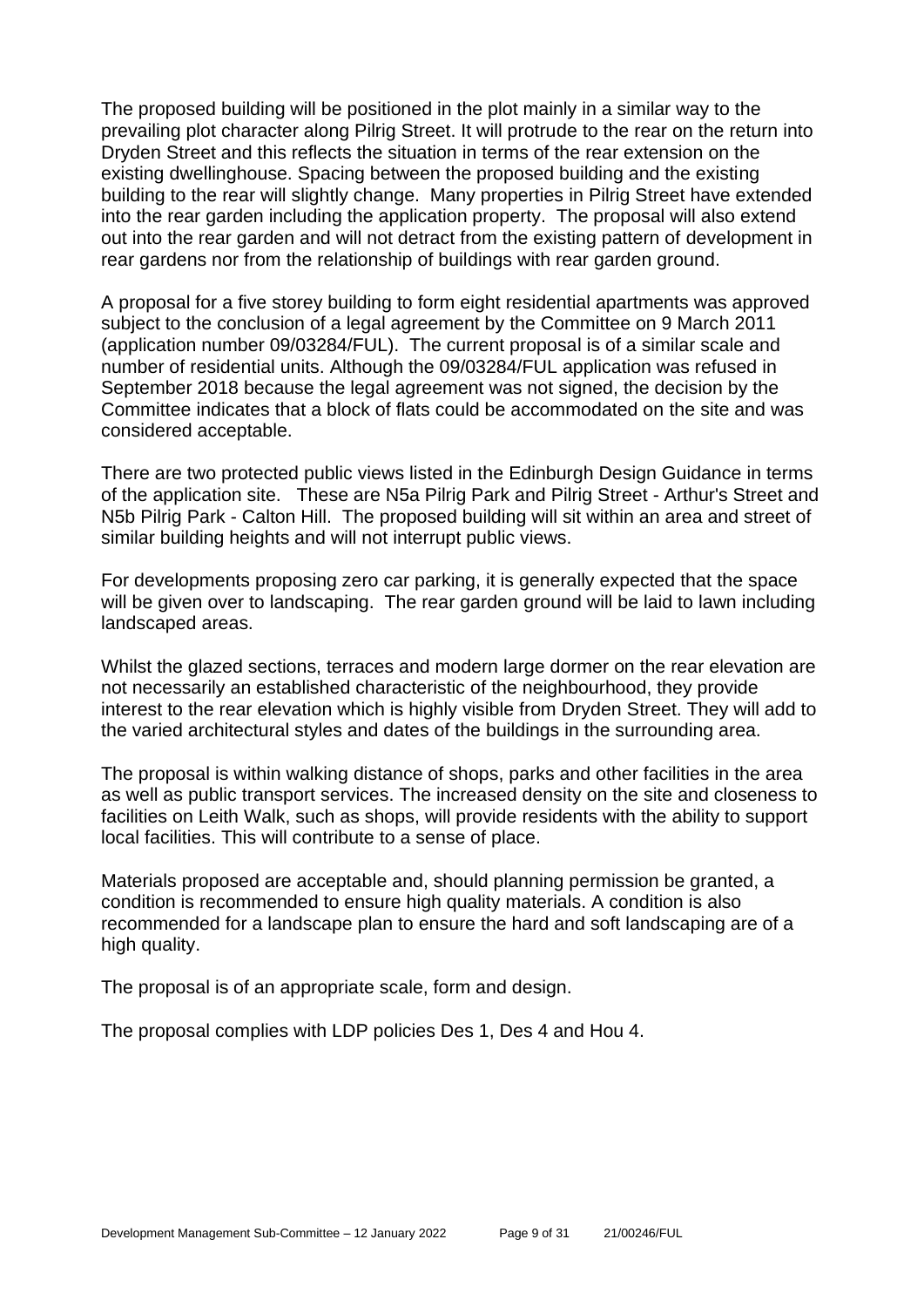# e) Neighbouring amenity

Local Development Plan (LDP) Policy Des 5 (Development Design - Amenity) states that development will be permitted where the amenity of neighbouring development is not adversely affected. LDP Policy Des 5 (Development Design - Amenity) requires development proposals to demonstrate that neighbouring amenity of a development will have acceptable levels of amenity in relation to noise, daylight, sunlight, privacy or immediate outlook.

Edinburgh Design Guidance advises that achieving reasonable amenity needs to be balanced against achieving good townscape.

The daylighting assessment shows that the impact on existing windows opposite on Pilrig Street complies with the Edinburgh Design Guidance. Three windows at 52-56 Pilrig Street on the other side of Dryden Street will experience some loss of daylighting caused by the proposed development. These windows relate to bedrooms/living rooms at ground, first and second floor level on the south elevation of that building. The ground floor window is already obscured by a high stone wall and any daylight loss will not be significant. The first and second floor windows fail the 25 degree vertical sky component test but given the context of creating a corner block that complements the streetscapes of Pilrig street and Dryden Street, on balance the loss of daylighting is acceptable.

A small loss to sunlight to the rear garden of the neighbouring property opposite on Dryden Street will be experienced early-mid morning. However, this is within acceptable limits.

The windows on the front and side elevations will look onto the public street. The rear windows and terrace will be opposite a blank gable wall. It is possible that some new overlooking will occur from the terraces and dormer on the rear elevation. However, there is already some element of overlooking due to the heights of the buildings in relation to boundary wall heights and from the flatted properties in Dryden Street and Spey Terrace. In this context, the amount of new overlooking would not have an unreasonable impact on neighbouring properties.

Outlook from properties opposite the application site in Pilrig Street and Dryden Street will change due to the two storey detached house being replaced by 4 storey flatted building. Immediate outlook will not be compromised and the proposed development will result in a similar outlook to that existing in Pilrig and Dryden Streets where there are buildings on both sides of the street. Private views are not protected.

The proposal will not have an unreasonable impact on existing residential amenity.

The proposal complies with LDP policy Des 5.

# f) Amenity of future residents/residential living environment

LDP Policy Des 5 (Development Design - Amenity) states that planning permission will be granted for development where it is demonstrated that future occupiers have acceptable levels of amenity in relation to noise, daylight, sunlight, privacy or immediate outlook.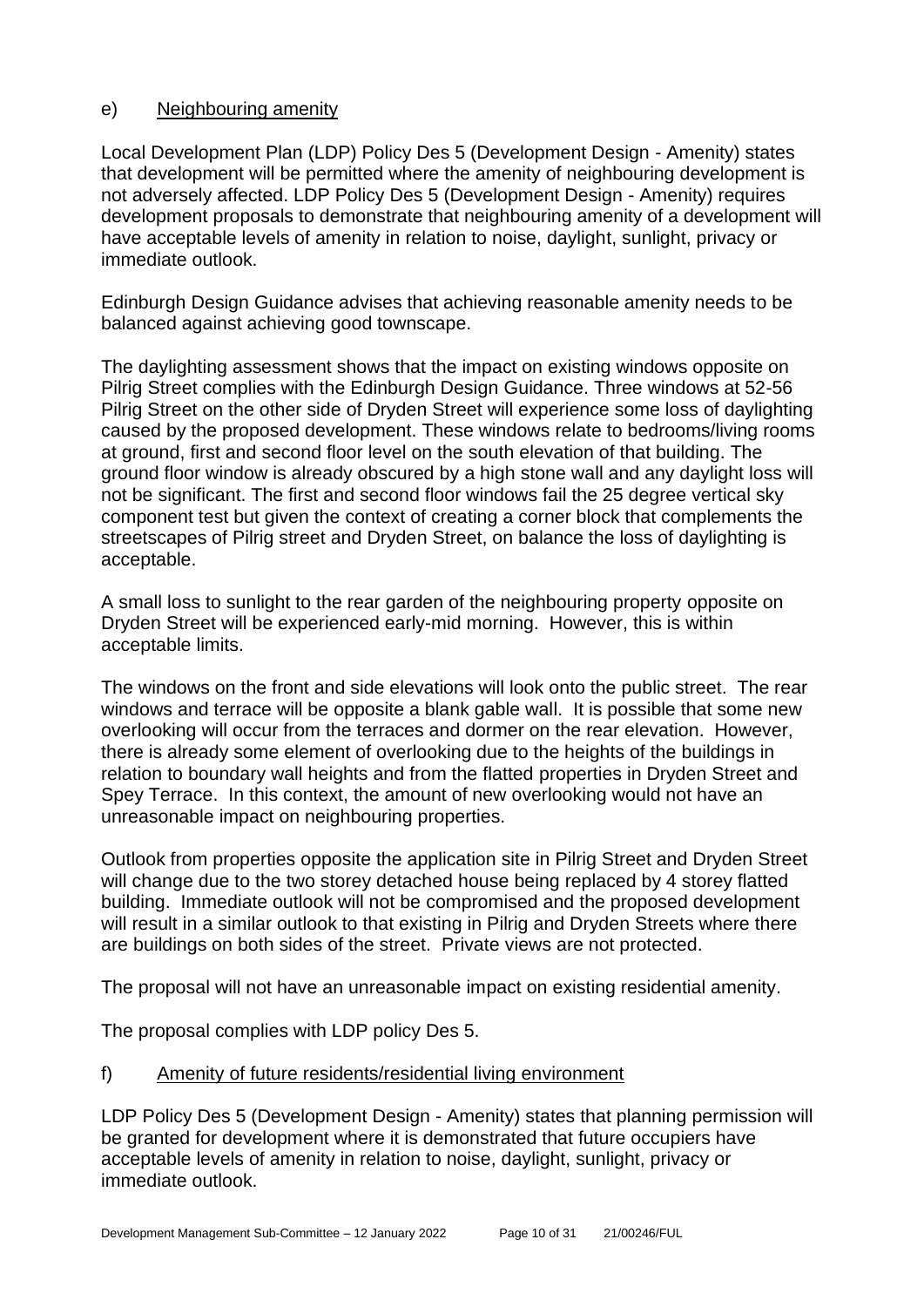LDP Policy Hou 4 (Housing Density) takes account of the need to create an attractive residential environment within the development.

LDP Policy Hou 3 (Private Green Space in Housing Development) requires developments to provide adequate provision for green space to meet the needs of future residents.

The Edinburgh Design Guidance states that private open space/gardens should be designed for a range of functions and sets out the sizes of residential units.

Of the nine flats, six exceed the minimum floor sizes advised as being acceptable in the Edinburgh Design Guidance. The other three flats fall slightly short of the minimum floor sizes but not sufficient to merit refusal.

Adequate daylighting to the proposed residential units will be achieved.

A communal garden area will mainly be laid out to lawn with some areas of landscaping. It will give access to the cycle parking and refuse bins. A total garden area of 187.74 square metres is proposed which exceeds the minimum open space requirement of 10 square metres per flat. Useable space will be provided in two areas of lawn in the garden (46.23 sqm) and this exceeds the 20% required by LDP policy Hou 3. The level access path/ramp from the street level to the entrance of the building splits the lawn area but is required to provide level access to the building otherwise one larger area of useable space could have been possible. Pilrig Park is within walking distance of the application site.

Environmental Protection has advised that it has no objections to the development and has recommended that a condition relating to noise from the proposed lift be attached to the planning permission, should permission be granted. Such a condition is not necessary to make the development acceptable and an informative has therefore been added requiring the lift to comply with NR 20.

Future occupiers will have an acceptable level of amenity.

The proposal complies with LDP policies Des 5 and Hou 4.

g) Roads Authority, parking or transport issues

Policy Del 1 (Developer Contributions) requires contributions to the provision of infrastructure to mitigate the impact of development. The Action Programme and Developer Contributions and Infrastructure Delivery Supplementary Guidance sets out contributions required towards the provision of infrastructure.

LDP Policies Tra 2 - Tra 4 set out the requirements for private car and cycle parking. The Council's Parking standards are set out in the Edinburgh Design Guidance.

Policy Tra 2 (Private Car Parking) states that planning permission will be granted for development where proposed car parking provision complies with and does not exceed the parking levels set out in Council guidance.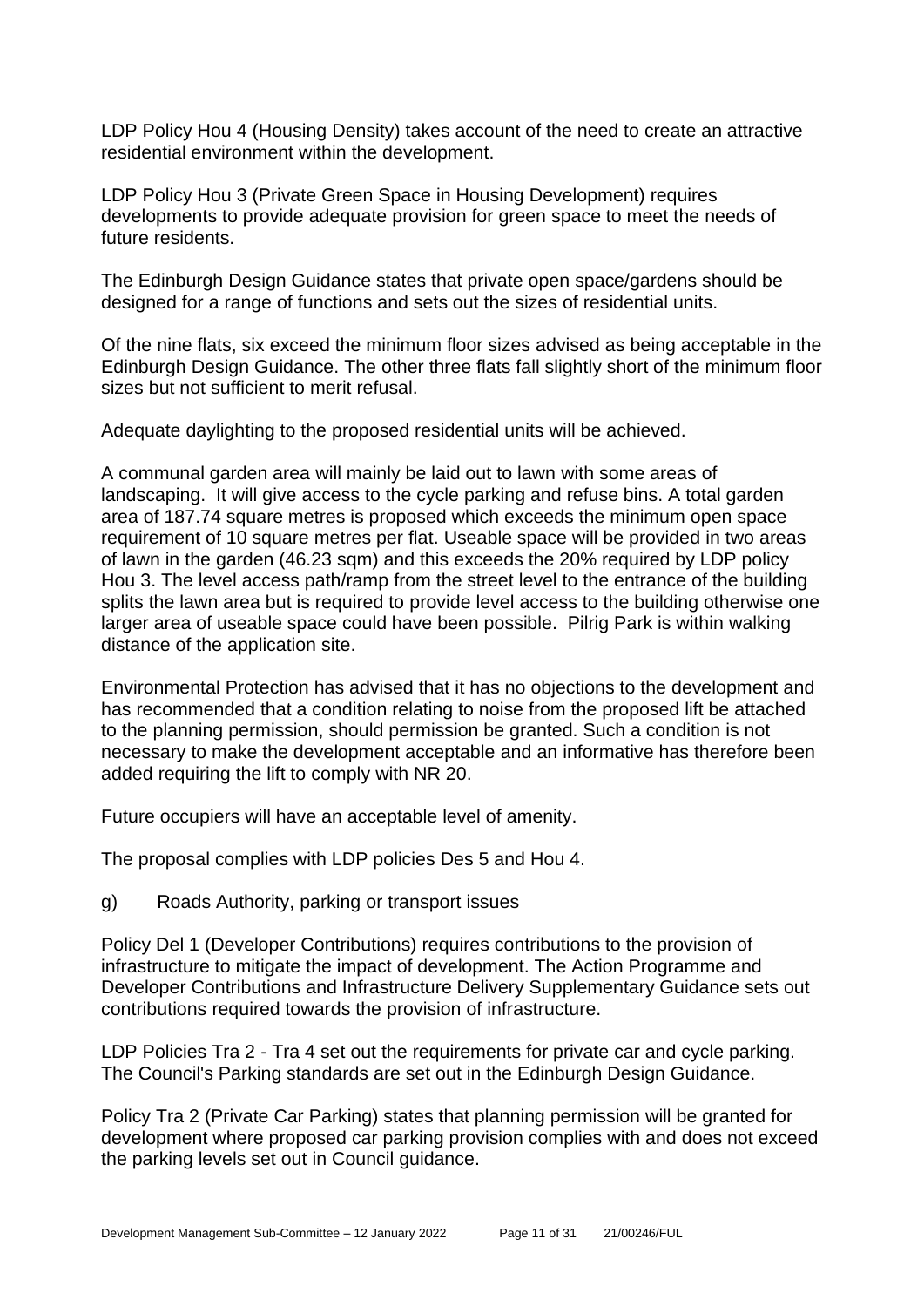Policy Tra 3 (Private Cycle Parking) states that planning permission will be granted for development where proposed cycle parking and storage provision complies with the standards set out in Council guidance.

Policy Tra 4 (Design of Off Street Car and Cycle Parking) sets out that design considerations which will be taken into account. This includes location of parking, structured planting, safety and community recycling space.

No vehicle parking is proposed and 18 cycle parking spaces will be provided in a secure and covered store.

The Roads Authority has advised that is has no objection to the application subject to a condition or informative relating to a developer contribution for the tram and that the cycle parking provision complies with guidelines. It has also advised that the 2020 parking standards allows for zero parking and it is considered that given the central location with nearby amenities and good public transport connectivity (including extended tram line) it has no objections. There are also car club facilities in the general area.

The proposed parking is acceptable and complies with current parking standards contained in the Edinburgh Design Guidance.

The proposal complies with LDP policies Tra 2 - Tra 4 and, with the use of a legal agreement, Del 1.

h) Other material planning considerations

# *Developer Contributions*

LDP Policy Del 1 (Developer Contributions) requires contributions to the provision of infrastructure to mitigate the impact of development. The Action Programme and Developer Contributions and Infrastructure Delivery Supplementary Guidance sets out contributions required towards the provision of infrastructure.

A sum of £25,000 is required for tram contribution (based on 9 residential units in Zone 1) to the Edinburgh Tram in line with the approved Tram Line Developer Contributions report. The sum to be indexed as appropriate and the use period to be 10 years from date of Payment.

The site falls within Brunton Healthcare Zone and a contribution of £945 per dwelling is required i.e. a total of £8,505 for the healthcare contribution. There is no education contribution required.

A suitable legal agreement is required to secure the developer contribution.

# *Archaeology*

LDP Policy 8 (Protection of Important Remains) states that development will not be permitted which would damage or destroy non-designated archaeological remains which the council considers should be preserved in situ.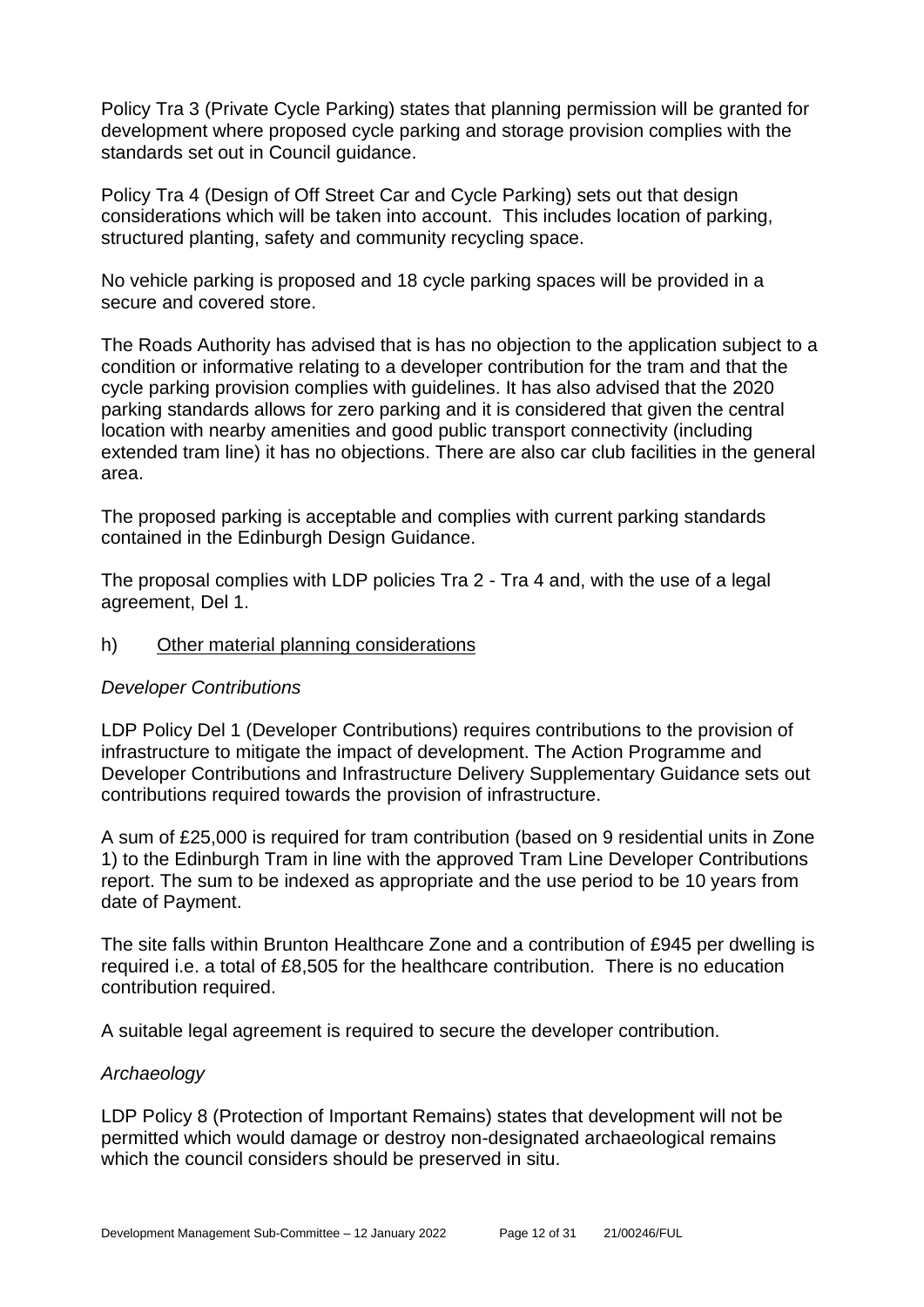LDP Policy Env 9 (Development of Sites of Archaeological Significance) states that planning permission of known or suspected archaeological significance if it can be concluded from information derived from a desk-based assessment and if required a field evaluation.

The City Archaeologist has advised that unlikely that significant in situ buried remains will be impacted upon. Therefore, there are no archaeology impacts.

The proposal complies with LDP policies Env 8 and Env 9.

*Trees*

LDP Policy Env 12 (Trees) states that development should not damage trees protected by a Tree Preservation Order or any other tree worthy of retention.

There is a single mature tree in the rear garden of the application site and this will be kept as part of the proposals. The bicycle store will not require the crown to be severely trimmed back and the shallowness of the foundations of the store will not interfere with the roots. Conditions are recommended to ensure that is not removed and that it is protected during construction.

The proposal with the use of conditions, will not damage the tree.

# *Biodiversity*

Env 16 (Species Protection) states that planning permission will not be granted for development that would have an adverse impact on species protected under European or UK law, unless: a) there is an overriding public need for the development and it is demonstrated that there is no alternative b) a full survey has been carried out of the current status of the species and its use of the site c) there would be no detriment to the maintenance of the species at favourable conservation status d) suitable mitigation is proposed

Policy Des 3 Development Design - Incorporating and Enhancing Existing and Potential Features Planning permission will be granted for development where it is demonstrated that existing characteristics and features worthy of retention on the site and in the surrounding area, have been identified, incorporated and enhanced through its design.

The bat survey submitted has demonstrated that bats are not a constraint to development. To enhance biodiversity it is recommended that an informative is attached to any forthcoming planning permission to encourage the developer to include biodiversity enhancements in the scheme, such as swift bricks.

The proposal complies with LDP policy Env 16 and LDP Des 3, with the use of an informative.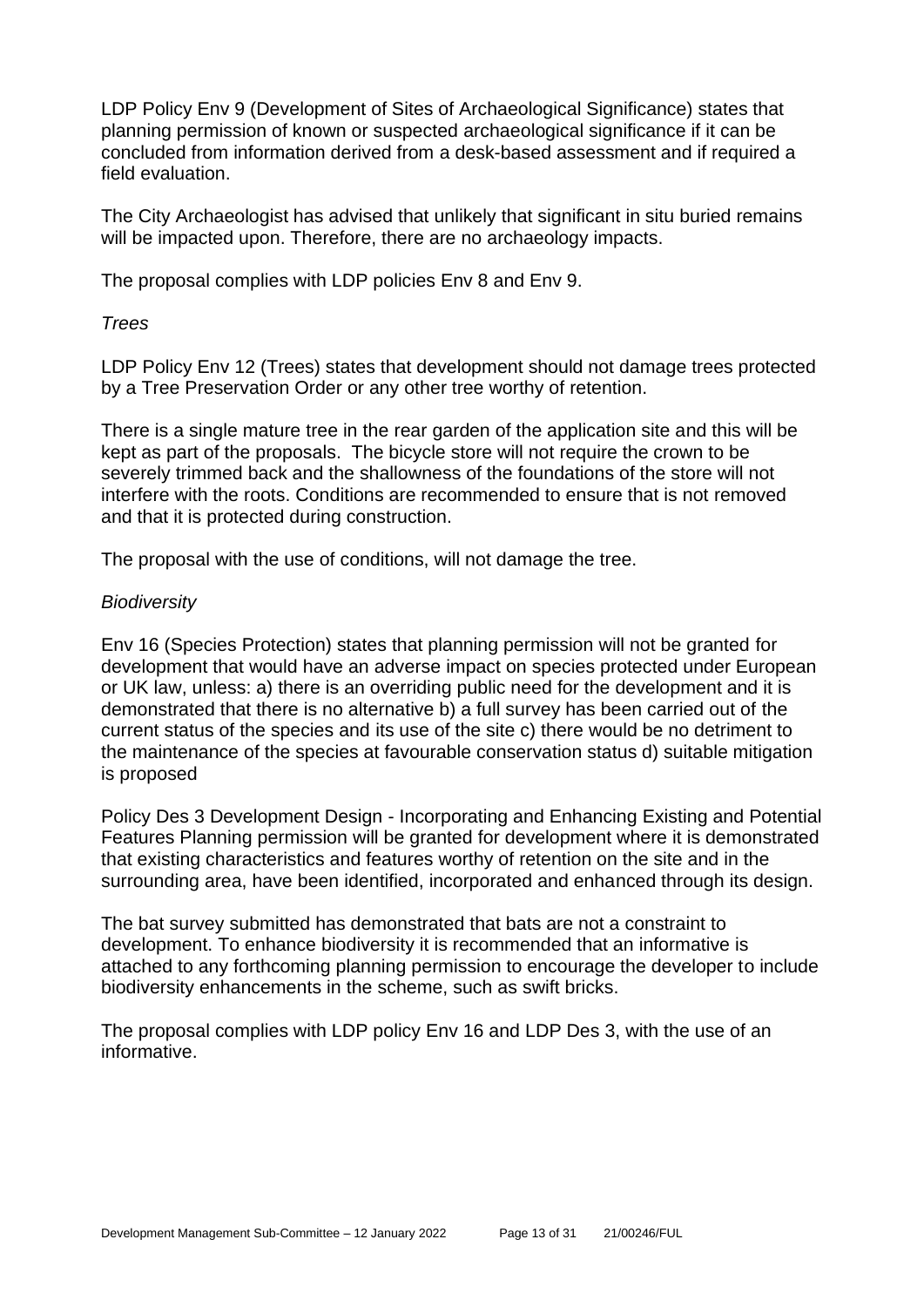# *Flood Planning*

Policy Env 21 (Flood protection) states that planning permission will not be granted for development that would: a) increase a flood risk or be at flooding itself; b) impeded the flow of flood water or deprive a river system of flood water storage within the areas shown on the Proposals Map as areas of importance for flood management; c) be prejudicial to existing or planned flood defence systems.

Flood Planning has advised, in terms flooding and drainage impact, that the application can proceed to determination. Therefore, there are no flood protection issues.

The proposal complies with LDP policy Env 21.

# *Sustainability*

Policy Des 6 (Sustainable Buildings) states that planning permission will only be granted for new development where it has been demonstrated that criteria a) and b) can be met with regards to; a)carbon dioxide emissions reduction through the use of low and zero carbon generating technologies and b) other features are incorporated that will reduce or minimise environmental resource use and impact. The supporting text clarifies that Scottish Building Standards set carbon dioxide emissions reduction targets. To meet this criterion proposals for new development must accord with the current carbon dioxide emissions reduction target (as set out by Scottish Building Standards) and also demonstrate that at least half of this reduction will be met through low and zero carbon technologies. This aspect will therefore be assessed during the building warrant process.

The building will be required to be constructed to meet the building regulations and, therefore, will be a sustainable building. Whilst this policy does not include future ability for buildings to be adapted and repurposed, there are examples in the city where existing buildings have been reused. Such changes of use would require planning permission.

The proposal complies with LDP policy Des 6.

Policy Env 22 (Pollution and Air, Water and Soil Quality) states that planning permission will only be granted for development where a) there will be no significant adverse effects for health, the environment and amenity and either b) there will be no significant adverse impact on air and soil quality, the quality of the water environment or on ground stability; or c) appropriate mitigation to minimise any adverse effects can be provided.

Parking will not be provided for vehicles and this will encourage future residents not to use a car and the provision of cycle parking and the nearby public transport routes will encourage the use of healthier and less polluting travel modes. A communal garden will be provided for amenity and the associated landscaping will enable wildlife and biodiversity to become established on the site which will assist soil quality. Although earthworks will be required to form the proposed basement, any impact on soil quality will be offset by the improved soil quality and underground water from biodiversity.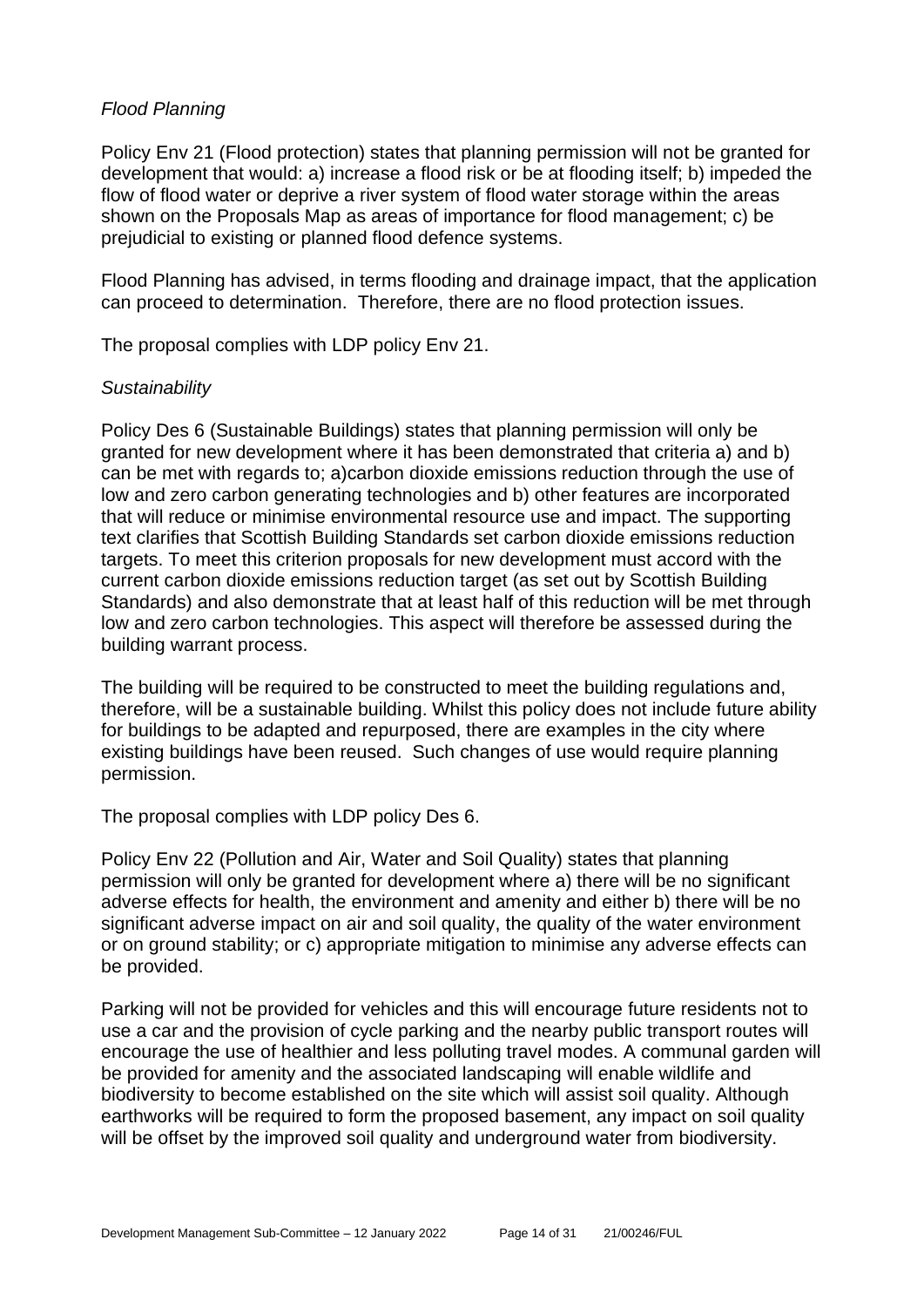It is not expected that the construction works will cause ground stability issues and the applicant or developer would be responsible should this arise. These measures will minimise pollution, air, water and soil quality impacts from the development.

The proposal complies with LDP policy Env 22.

#### *Waste*

The bin store will be provided in the location of the existing single garage at the end of the rear garden and next to Dryden Street. Any domestic collection of waste would need to be agreed in advance with Waste and Cleaning Services before developing the site.

#### *Scottish Planning Policy (SPP) - significant material consideration*

The SPP introduces a presumption in favour of development that contributes to sustainable development and sets out 13 principles to guide policy and decisions:

- − giving due weight to net economic benefit;
- − responding to economic issues, challenges and opportunities, as outlined in local economic strategies;
- − supporting good design and the six qualities of successful places;
- − making efficient use of existing capacities of land, buildings and infrastructure including supporting town centre and regeneration priorities;
- − supporting delivery of accessible housing, business, retailing and leisure development;
- − supporting delivery of infrastructure, for example transport, education, energy, digital and water;
- − supporting climate change mitigation and adaptation including taking account of flood risk;
- − improving health and well-being by offering opportunities for social interaction and physical activity, including sport and recreation;
- − having regard to the principles for sustainable land use set out in the Land Use Strategy;
- − protecting, enhancing and promoting access to cultural heritage, including the historic environment;
- − protecting, enhancing and promoting access to natural heritage, including green infrastructure, landscape and the wider environment;
- − reducing waste, facilitating its management and promoting resource recovery; and
- − avoiding over-development, protecting the amenity of new and existing development and considering the implications of development for water, air and soil quality.

The development will be on land which has previously been developed and will provide a higher number of residential units. It will make efficient use of infrastructure such as the nearby town centre and public transport routes. The proposal is a sustainable land use. The proposal will make good use of the land and will create a sense of place including amenity space.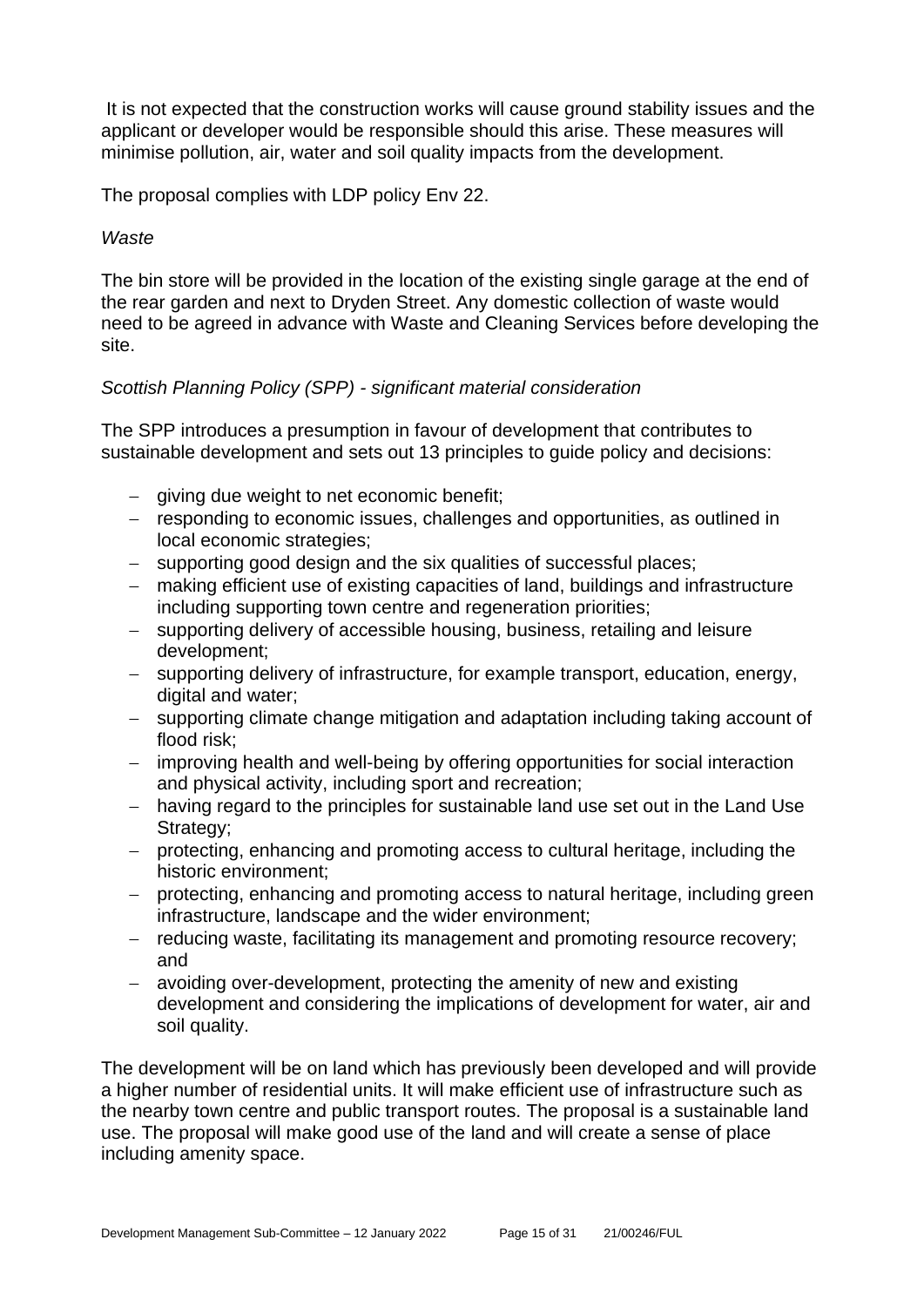The application site is near a public park and within walking distance of public transport services, including a tram, which can provide access to other parks with sport facilities. The proposal will have zero car parking and will provide covered and secure cycle parking which will contribute to climate mitigation.

The proposed development therefore complies with the 13 SPP principles.

# i) Equalities and human rights

The application has been assessed and has no impact in terms of equalities or human rights. The development will have level access and will provide a communal rear garden which can contribute to health and well being.

# j) Public comments

# **Material comments - objections**

- − impact on listed building. Addressed in 3.3b).
- − impact on conservation area. Addressed in 3.3c).
- − fails to preserve the historic environment. Addressed in 3.3b) and 3.3c).
- − too dense. Addressed in 3.3d).
- − poor design, mass and layout. Addressed in 3.3d).
- − overdevelopment. Addressed in 3.3d).
- − too high, too big and too deep. Addressed in 3.3d)
- − needs to fit and enhance terrace. Addressed in 3.3b), 3.3c) and 3.3d).
- − sense of place lessened and loss of landmark building. Addressed in 3.3d).
- − loss of sense of space and openness. Addressed in 3.3d).
- − inappropriate materials. Addressed in 3.3d).
- − overlooking and privacy impacts. Addressed in 3.3e).
- − loss of views. Addressed in 3.3e).
- − loss of daylight and sunlight; overshadowing. Addressed in 3.3e).
- − size of units. Addressed in 3.3f).
- − amount of and useable green space. Address in 3.3f).
- − encourage wildlife and biodiversity. Addressed in 3.3h).
- − insufficient parking and traffic congestion. Addressed in 3.3g)
- − impact on flooding. Addressed in 3.3h)
- − impact on local public health facilities. Addressed in 3.3h)
- − impact on pollution, air, water and soil quality. Addressed in 3.3h).
- − unsustainable, not sustainable building and not carbon neutral. Addressed in 3.3h).
- − adapted or developed for future need. Addressed in 3.3h).
- − refuse bins provision. Addressed in 3.3h)
- − neighbour notification not received. Neighbour notification was carried out in line with the planning legislation and regulations.

# **Material comments - support**

- − sympathetic and good design.
- − appropriate materials and use of materials.
- − sites well amongst mix of different types of architecture.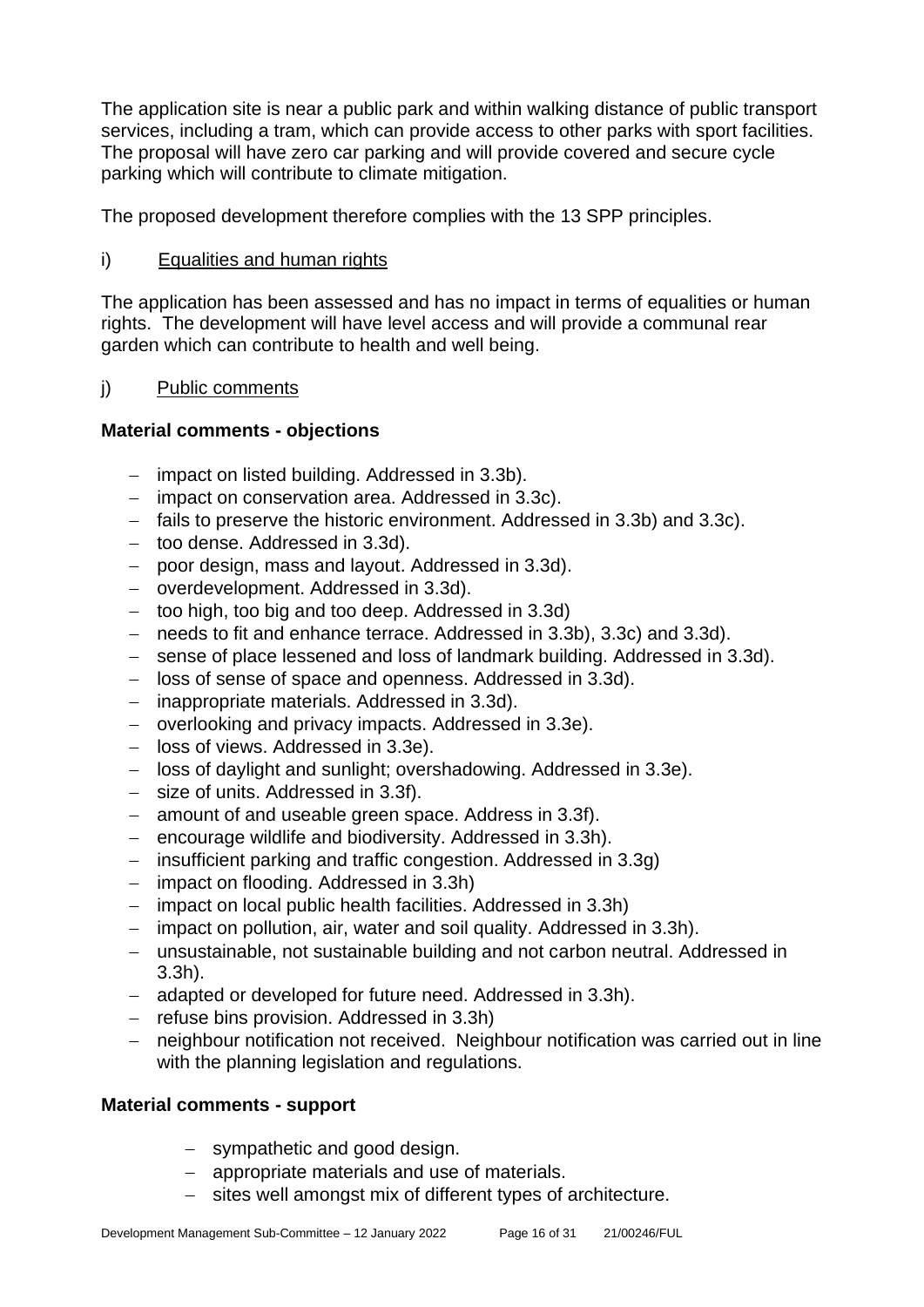- − respects neighbouring listed properties.
- − balance between traditional and modern.
- − enhance surroundings.
- − much needed housing.

# **Non material comments**

- − public consultation. This type of application does not require public consultation.
- − accuracy of information in background papers. These provide supplementary information. Only the drawings will be approved, should planning permission be granted.
- − construction works disruption. This is not a material planning consideration.
- − unnecessary development. The planning authority can only consider the application submitted.
- − existing refuse and communal waste bins and usage. Provision of refuse bins and collection/emptying is responsibility of Waste and Cleansing. This is not a planning matter.
- − vermin at refuse bins. This is a matter for Environmental Protection and is not a planning matter.
- − crossing points and residents parking permits. This is the responsibility of the Roads Authority.
- − boundary wall structurally dangerous and at risk of collapse. This is the responsibility of the owner.
- − ownership of flats. This is not a material planning consideration.
- − will not provide affordable accommodation. The development does not meet the threshold requiring affordable housing to be provided.
- − making a profit from the development. This is not a material planning consideration.
- − Edinburgh City Council could propose something that would benefit the community. The development is not a proposal by the Council. The Council as planning authority is required to consider and determine the application in front of it as required by the planning legislation.

# **Community Council Comments**

The community council requested consultee status and a full copy of its objection is included in the Consultations in Appendix 1. The themes of the objection are included in the objections section above.

# **CONCLUSION**

The proposal complies with the Local Development Plan. Housing is acceptable in this location and the development is of an appropriate scale, form and design, complying with LDP policies Des 1, Des 4 and Hou 4. It will not have an adverse impact on the setting of the neighbouring listed buildings and will preserve the character and appearance of the conservation area. The proposal will not have an unreasonable impact on neighbouring amenity and will provide a satisfactory living environment for future occupiers. It complies with policies Des 5, Hou 4 and Hou 3. There are no transport or flooding issues, and the proposed development will contribute to sustainability and biodiversity.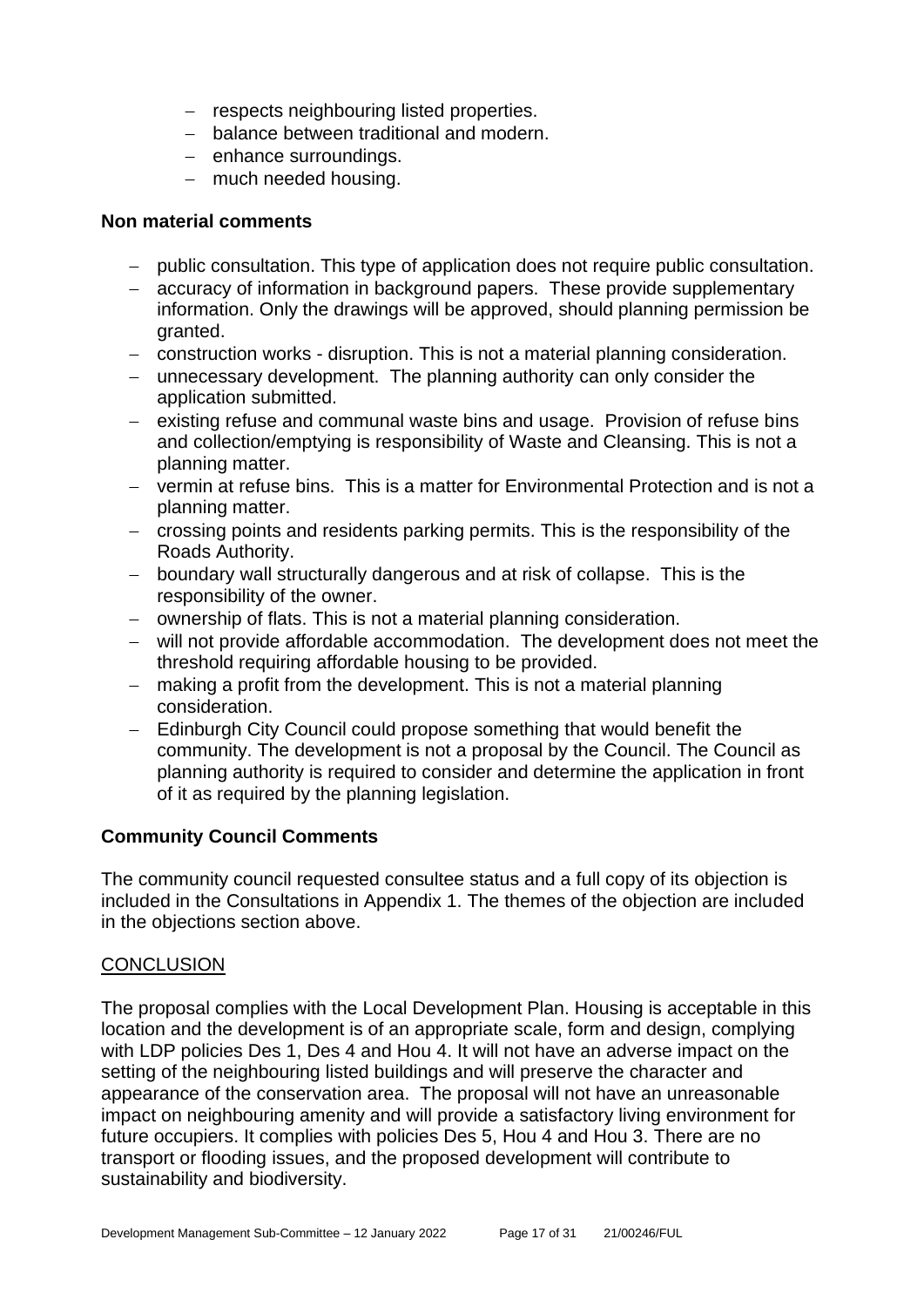The proposal complies with the 13 policy principles of sustainable development set out in Scottish Planning Policy (SPP) and there are no other material considerations which outweigh this conclusion.

It is recommended that this application be Granted subject to the details below.

# **3.4 Conditions/reasons/informatives**

# **Conditions** :-

- 1. A detailed specification, including trade names where appropriate, of all the proposed external materials shall be submitted to and approved in writing by the Planning Authority before work is commenced on site; Note: samples of the materials may be required.
- 2. A fully detailed landscape plan, including details of all hard and soft surface and boundary treatments and all planting, shall be submitted to and approved in writing by the Planning Authority before work is commenced on site.
- 3. The approved landscaping scheme shall be fully implemented within six months of the completion of the development.
- 4. The trees on the site shall be protected during the construction period by the erection of fencing, in accordance with BS 5837:2012 " Trees in relation to design, demolition and construction".

# **Reasons**:-

- 1. In order to enable the planning authority to consider this/these matter/s in detail.
- 2. In order to ensure that a high standard of landscaping is achieved, appropriate to the location of the site.
- 3. In order to ensure that the approved landscaping works are properly established on site.
- 4. In order to safeguard protected trees.

# **Informatives**

It should be noted that:

1. Consent shall not be issued until a suitable legal agreement, including those requiring a financial contribution payable to the City of Edinburgh Council, has been concluded in relation to transport infrastructure and healthcare.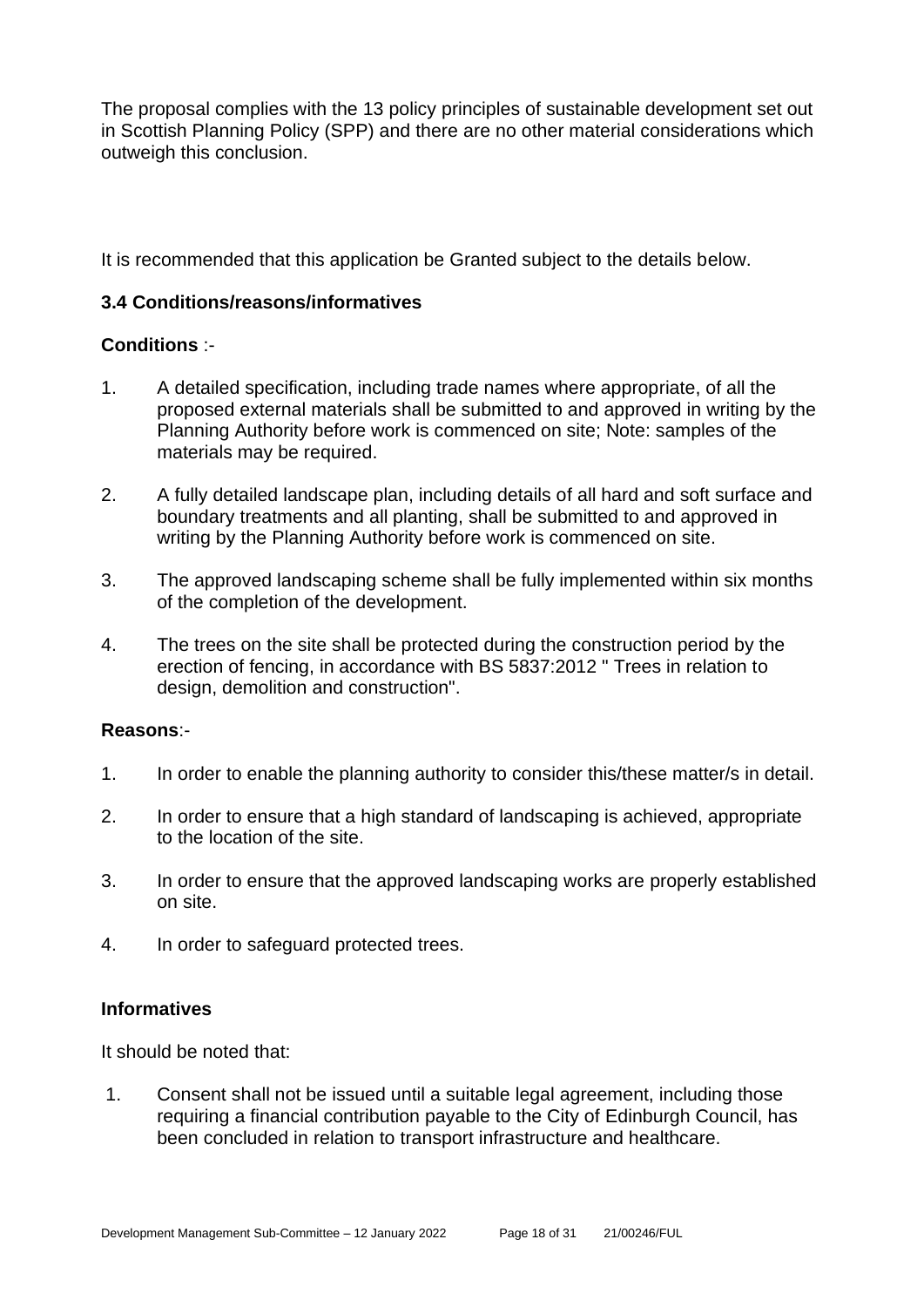£25,000 contribution towards Edinburgh Tram Line. The sum to be indexed as appropriate and the use period to be 10 years from date of payment; and £ 8,505 contribution towards Brunton Healthcare Contribution Zone.

- 2. No development shall take place on the site until a 'Notice of Initiation of Development' has been submitted to the Council stating the intended date on which the development is to commence. Failure to do so constitutes a breach of planning control, under Section 123(1) of the Town and Country Planning (Scotland) Act 1997.
- 3. As soon as practicable upon the completion of the development of the site, as authorised in the associated grant of permission, a 'Notice of Completion of Development' must be given, in writing to the Council.
- 4. The design, installation and operation of the lift shall be such that any associated noise complies with NR20 when measured within any nearby living apartment, and no structure borne vibration is perceptible within any nearby living apartment.
- 5. The applicant should implement biodiversity measures and encourage wildlife, such as swift bricks.
- 6. In accordance with the Council's LTS Travplan3 policy, the applicant should consider developing a Travel Plan including provision of pedal cycles (inc. electric cycles), secure cycle parking, public transport travel passes, a Welcome Pack, a high-quality map of the neighbourhood (showing cycling, walking and public transport routes to key local facilities), timetables for local public transport.

# **Financial impact**

# **4.1 The financial impact has been assessed as follows:**

The application is subject to a legal agreement for developer contributions.

# **Risk, Policy, compliance and governance impact**

**5.1** Provided planning applications are determined in accordance with statutory legislation, the level of risk is low.

# **Equalities impact**

# **6.1 The equalities impact has been assessed as follows:**

The application has been assessed and has no impact in terms of equalities or human rights.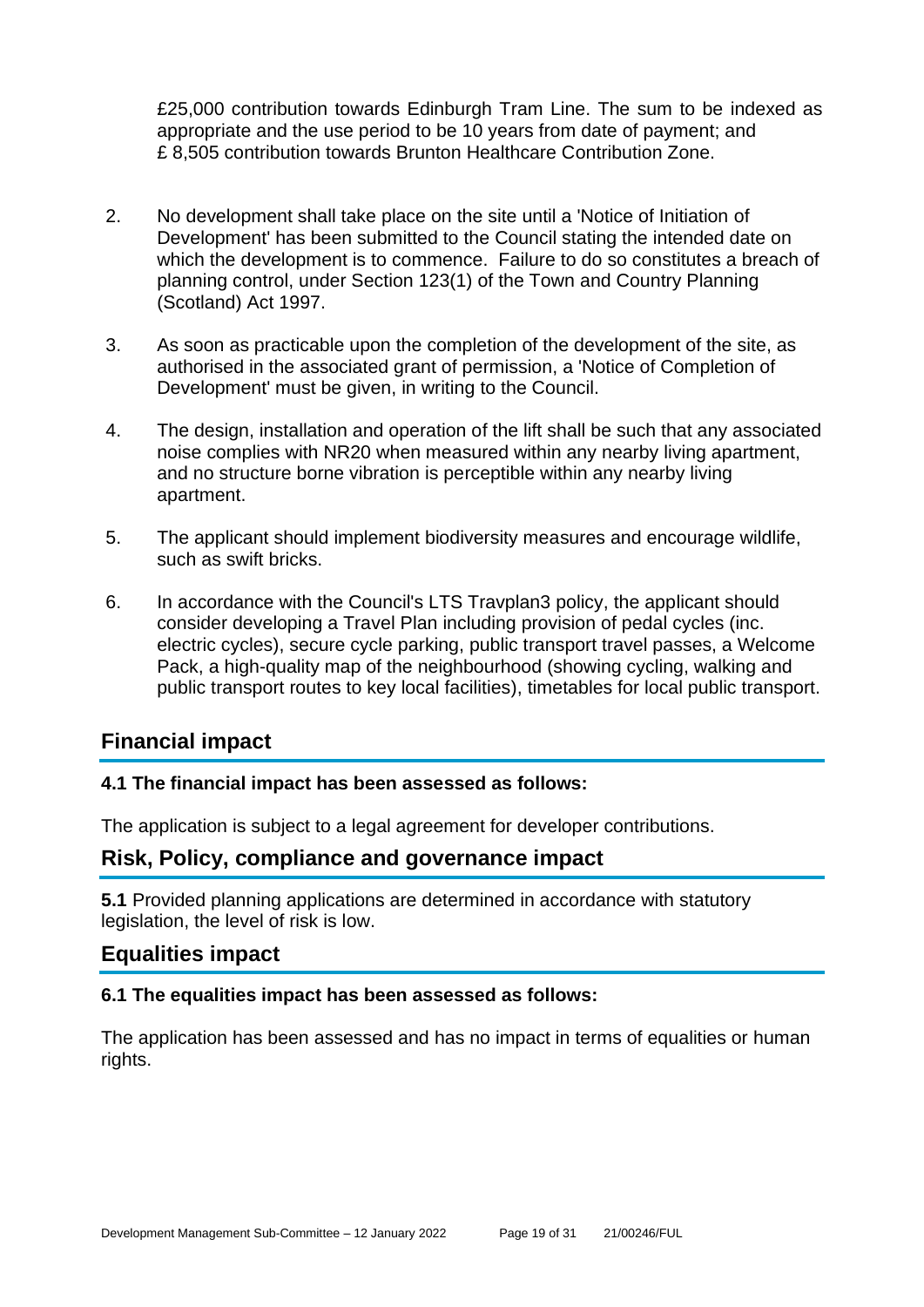# **Sustainability impact**

# **7.1 The sustainability impact has been assessed as follows:**

This application meets the sustainability requirements of the Edinburgh Design Guidance.

# **Consultation and engagement**

# **8.1 Pre-Application Process**

Pre-application discussions took place on this application.

# **8.2 Publicity summary of representations and Community Council comments**

The application was advertised on 29 January 2021 and 73 comments were received, including from Leith Central Community Council. Of these 59 were objections, 13 were in support and one was a general comment.

# **Background reading/external references**

- To view details of the application go to
- [Planning and Building Standards online services](https://citydev-portal.edinburgh.gov.uk/idoxpa-web/search.do?action=simple&searchType=Application)
- [Planning guidelines](http://www.edinburgh.gov.uk/planningguidelines)
- **[Conservation Area Character Appraisals](http://www.edinburgh.gov.uk/characterappraisals)**
- [Edinburgh Local Development Plan](http://www.edinburgh.gov.uk/localdevelopmentplan)
- **[Scottish Planning Policy](http://www.scotland.gov.uk/Topics/Built-Environment/planning/Policy)**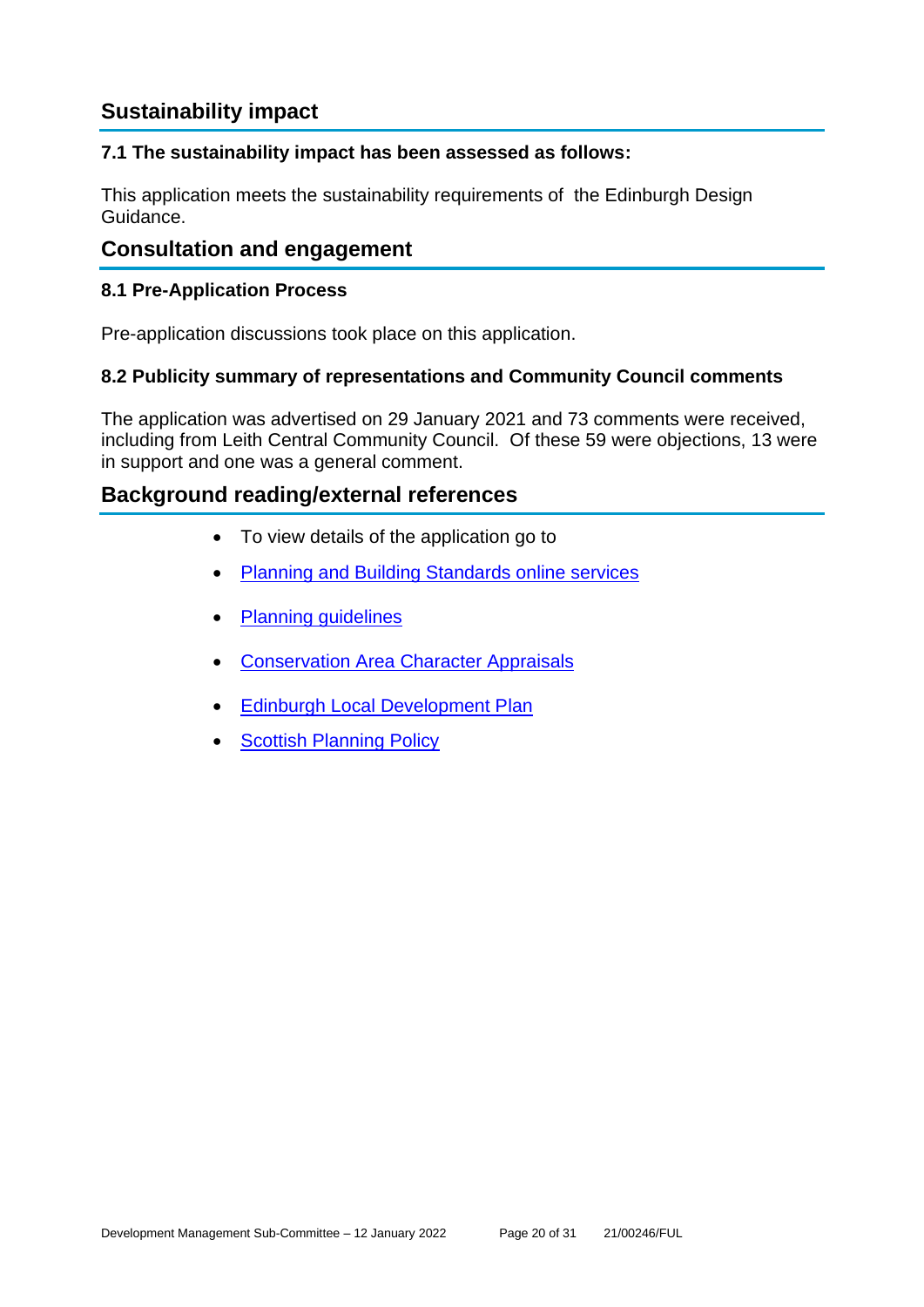| <b>Statutory Development</b><br><b>Plan Provision</b> | Local Development Plan - conservation area. |
|-------------------------------------------------------|---------------------------------------------|
| Date registered                                       | <b>19 January 2021</b>                      |
| <b>Drawing numbers/Scheme</b>                         | 01-04, 05A, 06A, 08, 09.,                   |
|                                                       | Scheme 2                                    |

**David Givan** Chief Planning Officer PLACE The City of Edinburgh Council

Contact: Jackie McInnes, Planning officer E-mail:jackie.mcinnes@edinburgh.gov.uk

# **Links - Policies**

# **Relevant Policies:**

Scottish Planning Policy (SPP) - The SPP sets out Scottish Government policy on nationally important land use matters and includes subject specific policies on: economic development, town centres and retailing, housing, rural development, coastal planning, fish farming, historic environment, landscape and natural heritage, open space and physical activity, green belts, transport, renewable energy, flooding and drainage, waste management, minerals, on-shore oil and gas, surface coal mining and communications infrastructure.

# **Relevant policies of the Local Development Plan.**

LDP Policy Hou 1 (Housing Development) sets criteria for assessing the principle of housing proposals.

LDP Policy Hou 2 (Housing Mix) requires provision of a mix of house types and sizes in new housing developments to meet a range of housing needs.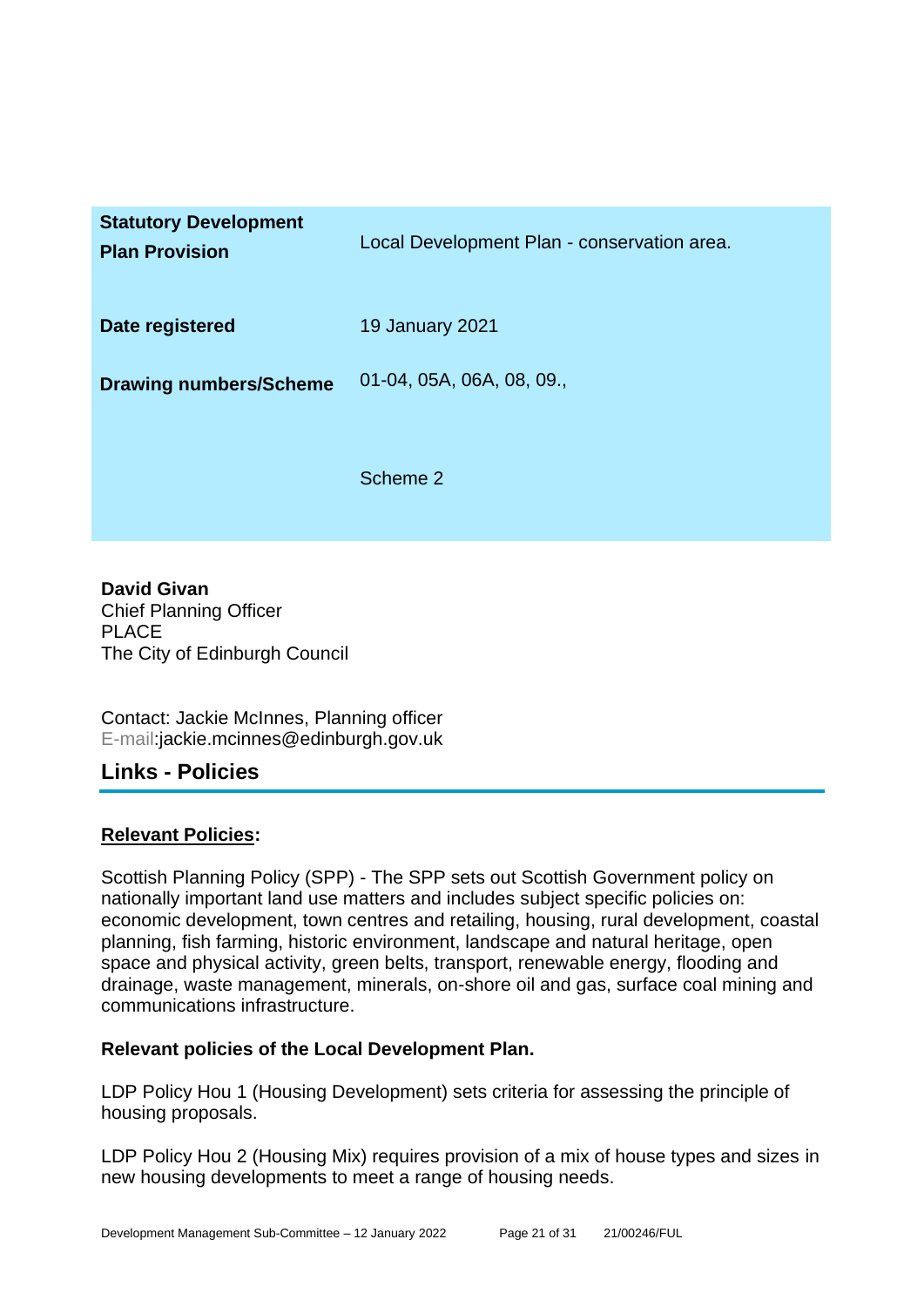LDP Policy Hou 3 (Private Green Space in Housing Development) sets out the requirements for the provision of private green space in housing development.

LDP Policy Hou 4 (Housing Density) sets out the factors to be taken into account in assessing density levels in new development.

LDP Policy Env 3 (Listed Buildings - Setting) identifies the circumstances in which development within the curtilage or affecting the setting of a listed building will be permitted.

LDP Policy Des 1 (Design Quality and Context) sets general criteria for assessing design quality and requires an overall design concept to be demonstrated.

LDP Policy Des 4 (Development Design - Impact on Setting) sets criteria for assessing the impact of development design against its setting.

LDP Policy Des 5 (Development Design - Amenity) sets criteria for assessing amenity.

LDP Policy Des 6 (Sustainable Buildings) sets criteria for assessing the sustainability of new development.

LDP Policy Env 6 (Conservation Areas - Development) sets out criteria for assessing development in a conservation area.

LDP Policy Env 8 (Protection of Important Remains) establishes a presumption against development that would adversely affect the site or setting of a Scheduled Ancient Monument or archaeological remains of national importance.

LDP Policy Env 9 (Development of Sites of Archaeological Significance) sets out the circumstances in which development affecting sites of known or suspected archaeological significance will be permitted.

LDP Policy Env 21 (Flood Protection) sets criteria for assessing the impact of development on flood protection.

LDP Policy Tra 2 (Private Car Parking) requires private car parking provision to comply with the parking levels set out in Council guidance, and sets criteria for assessing lower provision.

LDP Policy Tra 3 (Private Cycle Parking) requires cycle parking provision in accordance with standards set out in Council guidance.

LDP Policy Tra 4 (Design of Off-Street Car and Cycle Parking) sets criteria for assessing design of off-street car and cycle parking.

LDP Policy Del 1 (Developer Contributions and Infrastructure Delivery) identifies the circumstances in which developer contributions will be required.

LDP Policy Tra 8 (Provision of Transport Infrastructure) sets out requirements for assessment and mitigation of transport impacts of new development.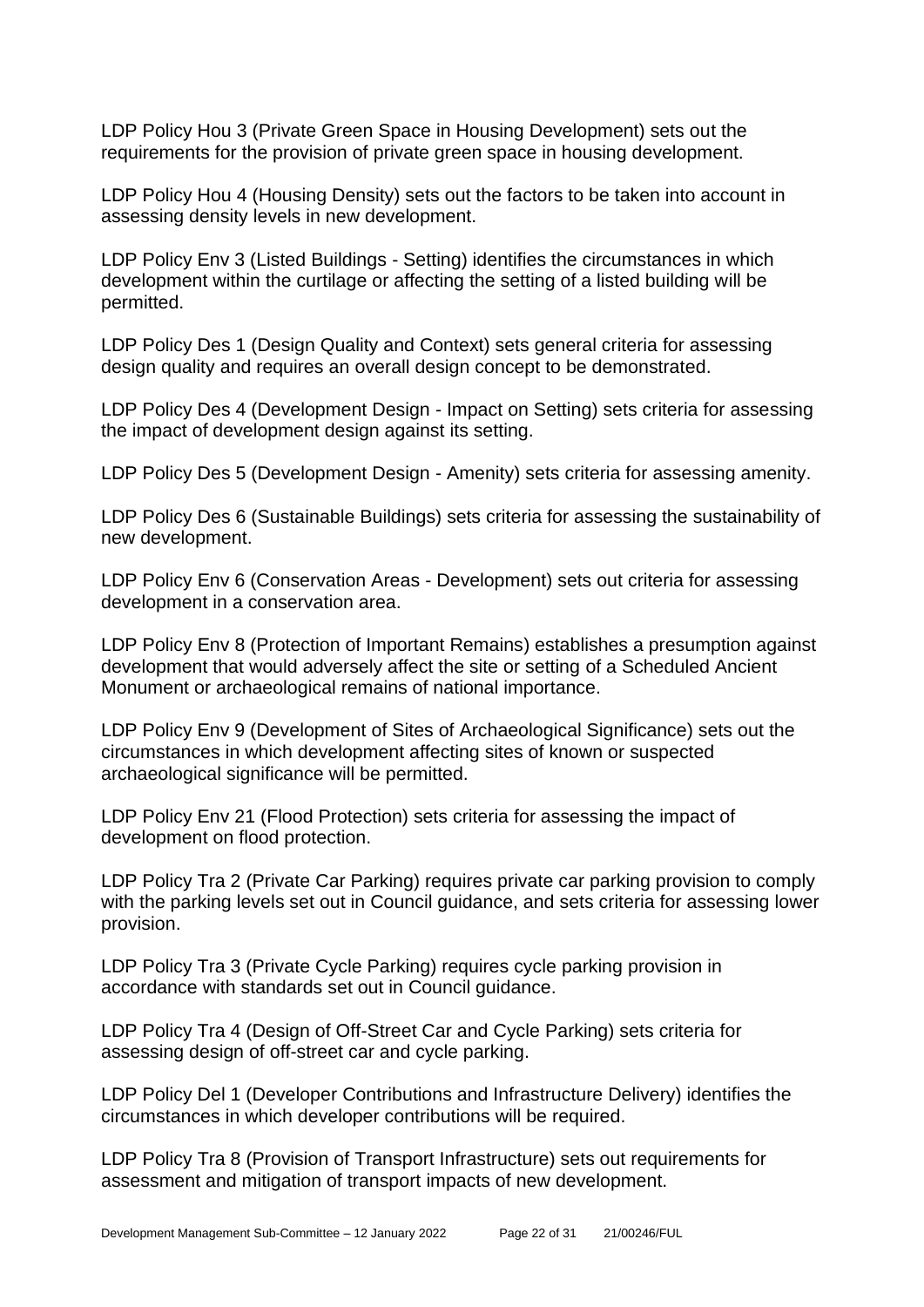LDP Policy Env 22 (Pollution and Air, Water and Soil Quality) sets criteria for assessing the impact of development on air, water and soil quality.

#### **Relevant Non-Statutory Guidelines**

**Non-statutory guidelines** 'LISTED BUILDINGS AND CONSERVATION AREAS' provides guidance on repairing, altering or extending listed buildings and unlisted buildings in conservation areas.

**Non-Statutory guidelines** Edinburgh Design Guidance supports development of the highest design quality and that integrates well with the existing city. It sets out the Council's expectations for the design of new development, including buildings, parking, streets and landscape, in Edinburgh.

#### **Other Relevant policy guidance**

The Pilrig Conservation Area is characterised by its varied street pattern and terraced properties, contrasted with the green space of Pilrig Park and Rosebank Cemetery. The scale is set by two storey housing.

#### **Relevant Government Guidance on Historic Environment.**

Planning Advice Note 71 on Conservation Area Management recognises conservation areas need to adapt and develop in response to the modern-day needs and aspirations of living and working communities.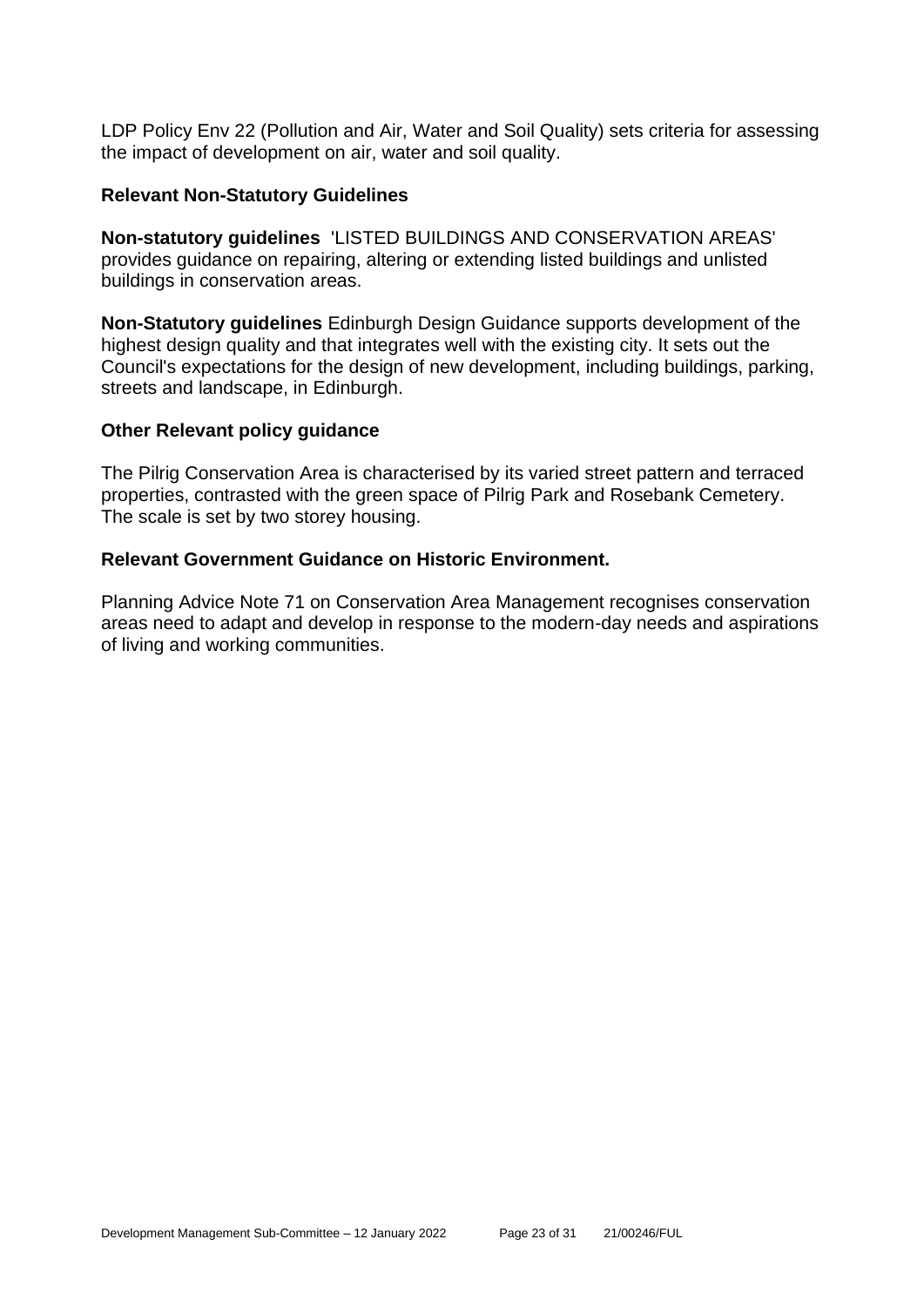# **Appendix 1**

**Application for Planning Permission 21/00246/FUL at 50 Pilrig Street, Edinburgh, EH6 5AL Demolition of house and redevelopment to form apartment building with associated garden ground and bin/cycle storage (as amended).**

# **Consultations**

# **Archaeologist**

*Further to your consultation request I would like to make the following comments and recommendations concerning these linked applications for the demolition of house and redevelopment to form apartment building with associated garden ground and bin/cycle storage*

*The current house occupying the site dates to immediately after the Second World War. Given this date and nature of the building it has been concluded that its loss would not have a significant archaeological impact.* 

*Similarly, given the scale of development on this site and its location, it has been concluded that it is unlikely that significant insitu buried remains will be impacted upon by either application.* 

*Please contact me if you require any further information.*

# **Environmental Protection**

*This application concerns the demolition of a detached house and the proposed construction of a block of apartments which will adjoin the adjacent building at 48 Pilrig Street. A passenger lift will serve all floors of the proposed building except the upper floor of the penthouse apartment. The lift is located centrally within the proposed apartment block and is not adjacent to the habitable rooms of the apartments on the basement to third floors.* 

*Environmental Protection had recommended that a condition should be attached in relation to the lift for the previous proposal at this site. Therefore, Environmental Protection has no objections to this proposal subject to the following condition:*

*The design, installation and operation of the lift shall be such that any associated noise complies with NR20 when measured within any nearby living apartment, and no structure borne vibration is perceptible within any nearby living apartment.*

# **Roads Authority**

#### *Summary Response*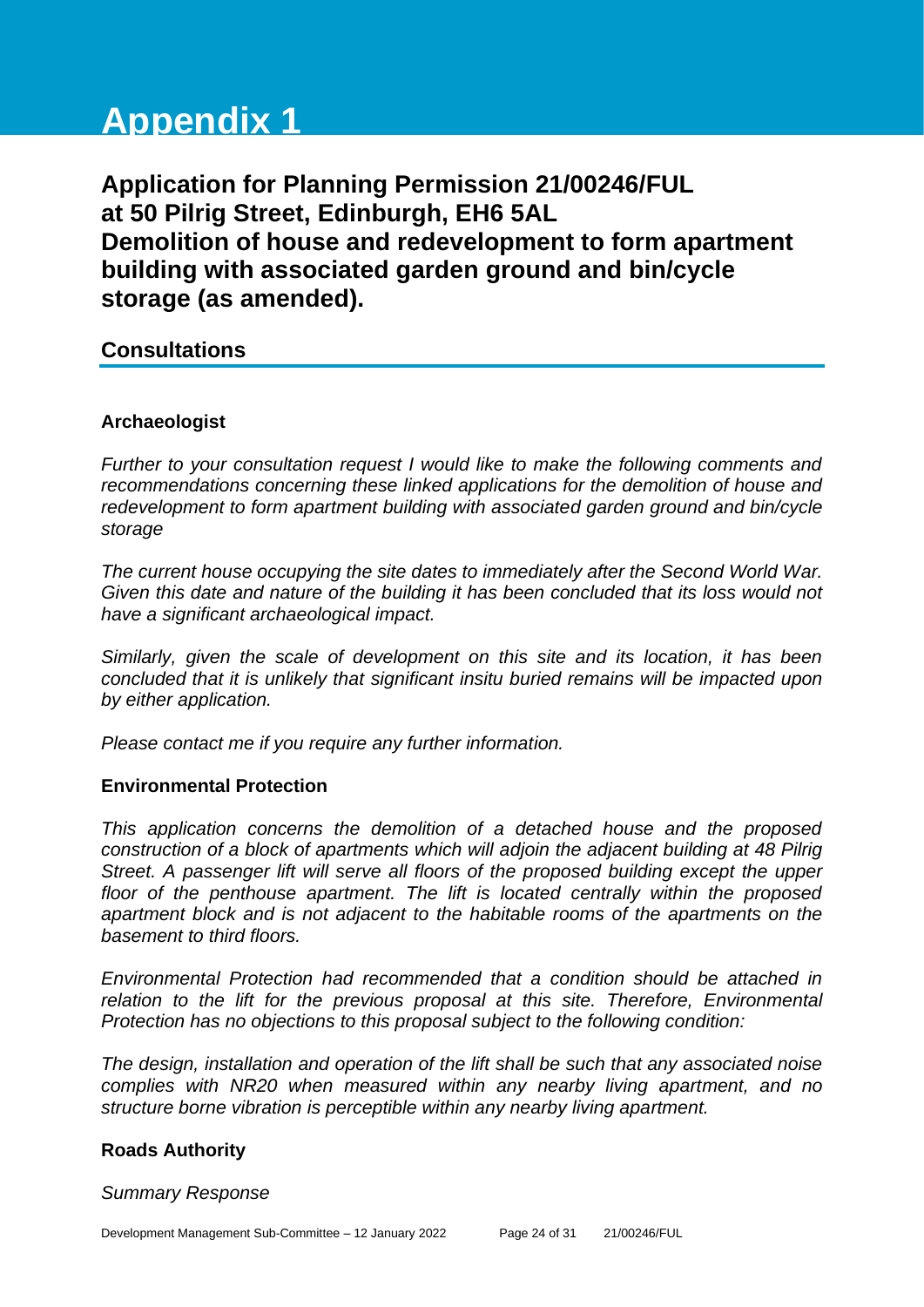*No objections to the application subject to the following being included as conditions or informatives as appropriate:*

*The applicant will be required to:*

*Contribute the sum of £25,000 (based on 9 residential units in Zone 1) to the Edinburgh Tram in line with the approved Tram Line Developer Contributions report. The sum to be indexed as appropriate and the use period to be 10 years from date of payment.*

# *Full Response*

*No objections to the application subject to the following being included as conditions or informatives as appropriate:*

*The applicant will be required to:* 

*Contribute the sum of £25,000 (based on 9 residential units in Zone 1) to the Edinburgh Tram in line with the approved Tram Line Developer Contributions report. The sum to be indexed as appropriate and the use period to be 10 years from date of payment.*

#### *Note:*

*The application has been assessed under the 2020 parking standards. This states a range of zero (minimum) to nine (maximum) car parking spaces. The applicant is proposing zero car parking. A parking survey has been submitted and reports that the surrounding streets are heavily parked.*

*Transport has considered the zero-parking proposal and given the central location with nearby amenities and good public transport connectivity (including extended tram line) have no objections to this. There are also car club facilities in the general area.*

*Secure and undercover cycle parking is being provided for 11 cycles which complies with the guidelines.*

# **Flood Planning** - first response 30 April 2021

*Unfortunately, there is no flooding or drainage information on the portal for me to review.* 

*• To support this application, we would request a Surface Water Management Plan (SWMP) to confirm how surface water runoff from the site will be managed. This should be prepared in line with the self-certification scheme - details of which can be*  found at the link in my signature. A separate Flood Risk Assessment will not be *required, but the SWMP should address the potential surface water flood risk to the site - identified in the online indicative SEPA flood maps.* 

# **Flood Planning** - second response 6 May 2021

*Thank you for sending through the information. I have the following comments to be addressed by the applicant:*

*1. Please provide a signed copy of the declaration certificate A1 to cover the Surface Water Management Plan. This is provided on page 13 of the link below.*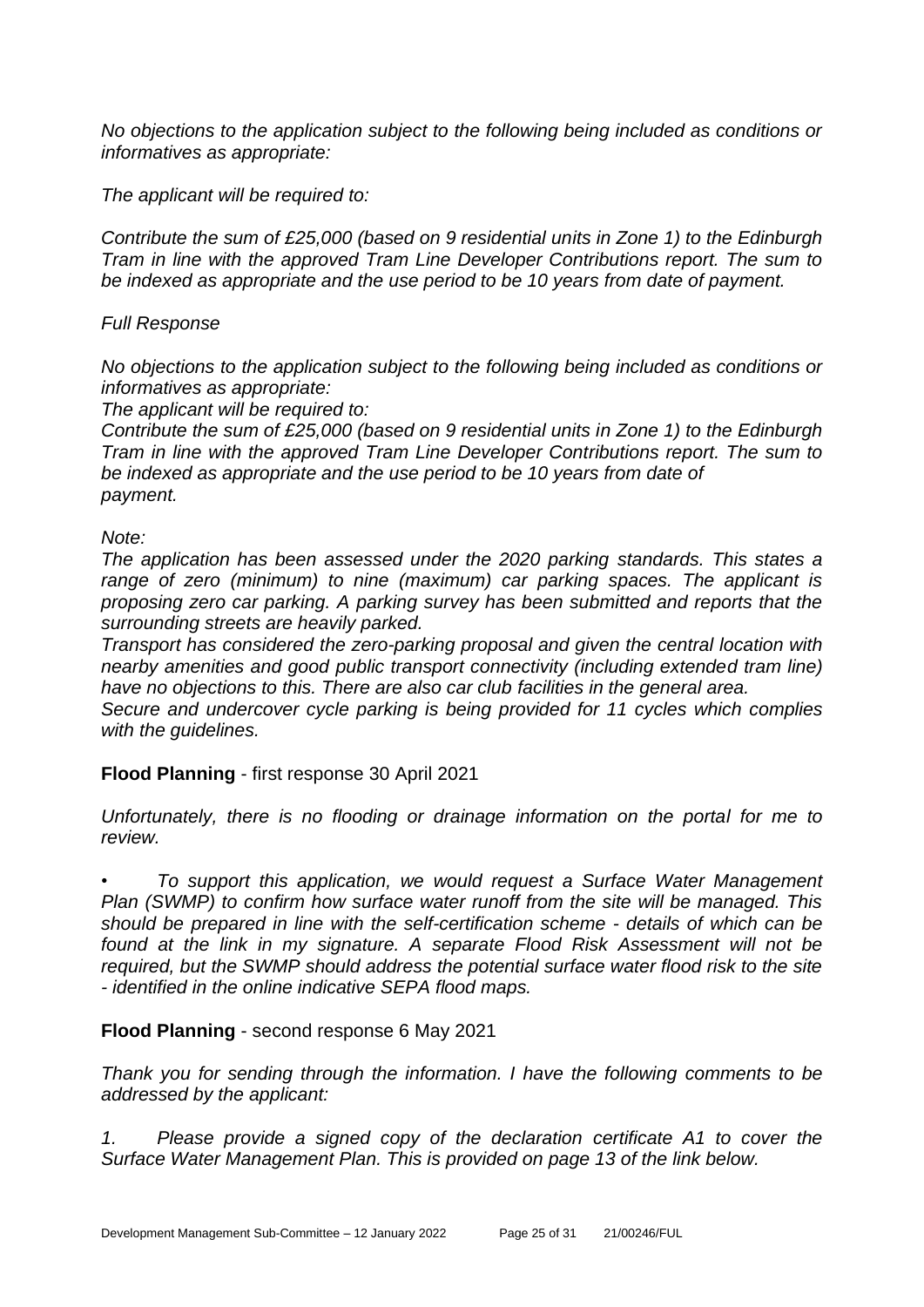*• https://www.edinburgh.gov.uk/downloads/file/22711/flood-risk-and-surfacewater-management-plan-requirements (Page 13)* 

*2. Please identify existing and proposed ground level surface water flow paths on drawings. This can be achieved by taking the existing site survey and over-marking arrows to denote falls and then completing the same with the post-development arrangement. This should include runoff from outside of the site, from unpaved areas within the site, and from paved areas in events which exceed the capacity of the drainage system. The purpose of these drawings is twofold. First, to understand if there is any significant re-direction of surface flows to surrounding land. Second, to identify if surface water will flow towards property entrances and sensitive receptors.* 

*3. The calculations use a 30% uplift to account for climate change. Please confirm that the drainage proposals can accommodate the 1:200-year storm event including a 40% climate change uplift. This is in line with our latest guidance, found at the link in my signature below.* 

*4. Please confirm that Scottish Water accept the proposed surface water discharge rate to the combined system.* 

# **Flood Planning** - third response 7 July 2021

*Thank you for sending through the additional information.* 

*Prior to determination, we would request a self-certification declaration certificate A1 covering the Surface Water Management Plan. This is provided on page 13 of the link below.* 

*https://www.edinburgh.gov.uk/downloads/file/22711/flood-risk-and-surface-watermanagement-plan-requirements* 

*We support the inclusion of a surface water soakaway. However, soakaway testing would be required to confirm whether the proposals are feasible and that the 1:200 year storm event (including a 40% climate change uplift) can be accommodated on site. We would also request confirmation that Scottish Water accept the proposed surface water overflow from the soakaway to the combined network. If required, we would accept a condition on the soakaway testing and Scottish Water's approval.* 

# **Flood Planning** - final response 8 November 2021

*Thank you for providing the updated information. This application can proceed to determination, with no further comments from CEC Flood Prevention.* 

*Waste and Cleansing*

*As this is to be a residential development, waste and cleansing services would be expected to be the service provider for the collection of any household domestic and recycling waste produced.* 

*Waste strategy agreed at this stage Y/N N*

*We would require further input to the points raised below in conjunction with our current instruction for architects and developers guidance, available at https://www.edinburgh.gov.uk/wasteplanning , to ensure waste and recycling requirements have been fully considered.*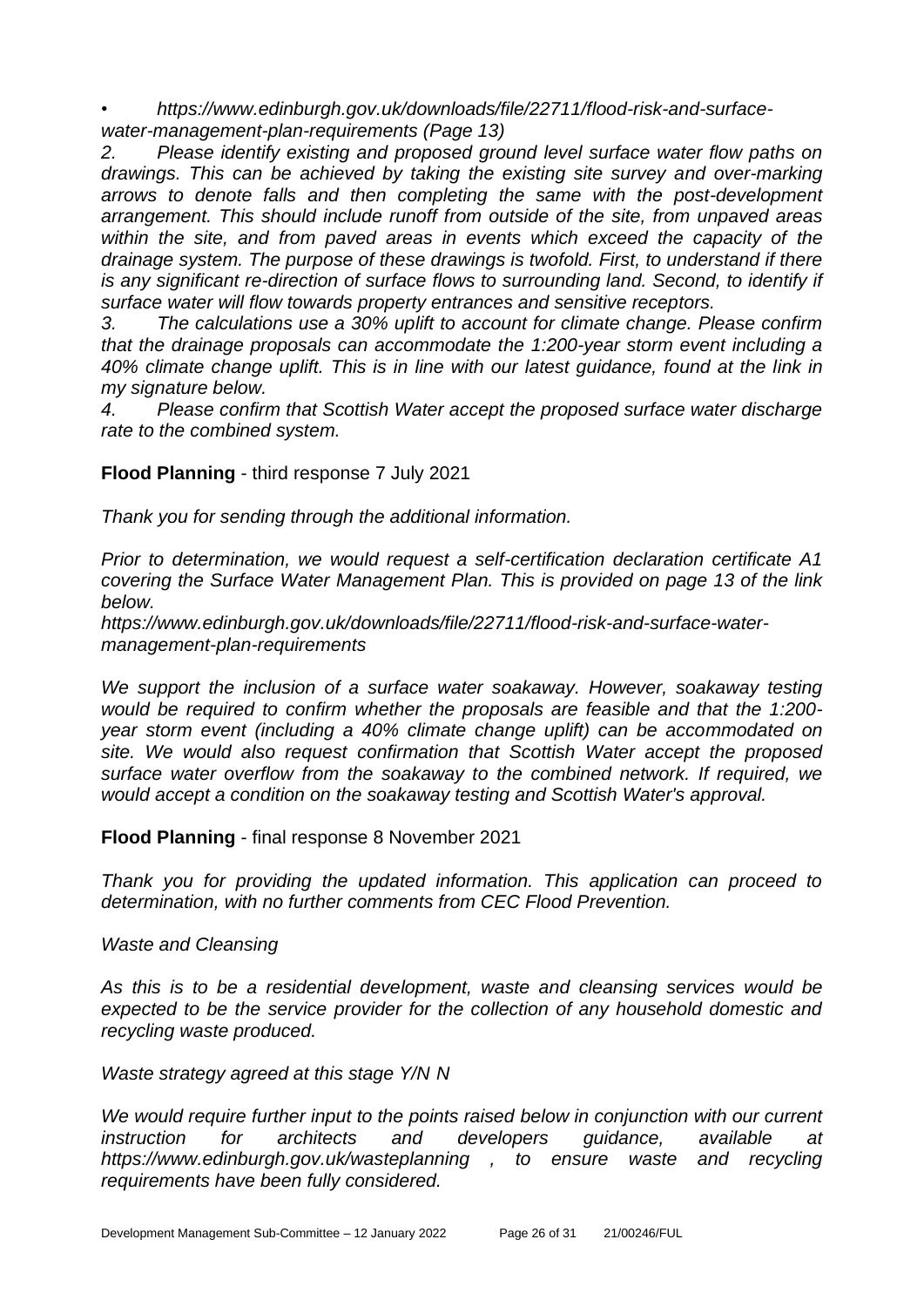*1. Confirmation on the waste strategy, are these all individual collections or communal (not enough bins on the plan), is there a presentation point, do we access the bin store.*

*2. Number of properties.*

*3. If this is a bin store we access, confirmation that all the points raised in our guidance have been adhered to.*

*In view of these factors I would ask that the Architect/developer contact waste@edinburgh.gov.uk at the earliest point to agree their options so that all aspects of the waste & recycling service are considered.*

# **Leith Community Council**

*I write on behalf of Leith Central Community Council to object to the above application. Please ensure that the salient points below are referenced in your handling report or the Community Council section of the Committee report.*

*Leith Central Community Council objects to the application for a significant number of reasons set out below. We ask that the City of Edinburgh Council should refuse the application.*

*1. Edinburgh Local Development Plan*

*The application is contrary to the Edinburgh Local Development Policy Del 1 Developer Contributions and Infrastructure Delivery*

*• The application does not mention nor provide evidence of a legal agreement to suitably mitigate the impact of the development on the City's transport infrastructure.*

*The application is contrary to the Edinburgh Local Development Policy Des 1 Design Quality and Context*

*• Whilst the scale and mass of the elevation on Pilrig Street may be deemed generally acceptable, the extended footprint (by approx. 6m) of the proposed building is out of scale at the rear which essentially consists of a zinc clad box with glass balustrades.*

*• The largest facade of the proposal (on Dryden Street) is treated like a gable with its most prominent windows being small scale bathroom windows. This is not*  appropriate and planning permission should not be granted for poor quality or *inappropriate design or for proposals that would be damaging to the character or appearance of the area around it, particularly where this has a special importance.*

*• The main entrance of the proposal is stepped in order to imitate the neighbouring buildings and therefore becomes not accessible. The accessible entrance is at the rear of the building by the bin store via an approx. 20m long ramp which is poor design and prejudices people with limited mobility.*

*• The proposal does not demonstrate innovation in the interpretation of its immediate and wider historical context.*

*The application is contrary to the Edinburgh Local Development Policy Des 3 Development Design - Incorporating and Enhancing Existing and Potential Features*

*• The proposed building boundary on Dryden Street does not respect the established stepped-back building line on both sides of Dryden Street. This cannot be justified under any circumstances.*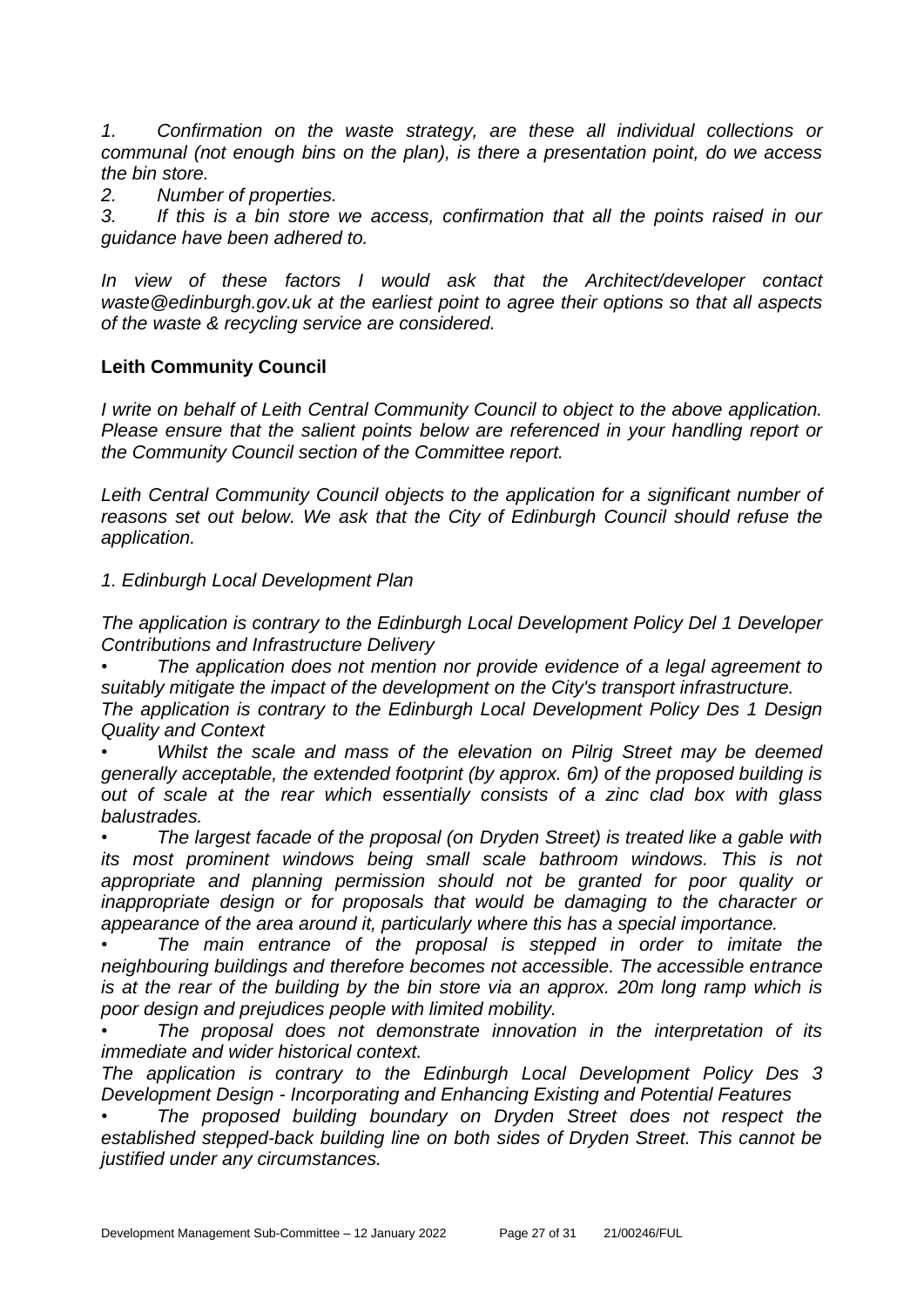*• The proposal's footprint, by protruding at the rear and on Dryden Street, is contrary to the Pilrig Conservation Area Character Appraisal which states:*

*"The area is mainly comprised of low rise residential development. The predominant height is two storeys but there are a small number of flatted properties of mainly three and four storeys. The buildings are complemented by garden settings and stone boundary walls. The stone boundary walls give definition to the street layout and create a clear distinction between public and private spaces." (p17)*

*The application is contrary to the Edinburgh Local Development Policy Des 4 Development Design - Impact on Setting*

*• While the height of the proposal seems consistent with 48 Pilrig Street, its height is out of scale with regard to 52 Pilrig St as the street is sloping down from 48 to 52 Pilrig Street*

*The application is contrary to the Edinburgh Local Development Policy Des 5 Development Design - Amenity*

*• The proposal has not demonstrated that the amenity of neighbouring buildings would not be adversely affected and that future occupiers would have acceptable levels of amenity in relation to noise, daylight, sunlight, privacy or immediate outlook. The applicant has not provided a daylight and sunlight analysis.*

*The application is contrary to the Edinburgh Local Development Policy Des 6 Sustainable Buildings*

*• The proposal has not demonstrated that the current carbon dioxide emissions reduction target has been met, with at least half of this target met through the use of low and zero carbon generating technologies.*

*• The proposal has not demonstrated that features are incorporated that will reduce or minimise environmental resource use and impact like:*

*• measures to promote water conservation*

*• sustainable urban drainage measures that will ensure that there will be no increase in rate of surface water run-off in peak conditions or detrimental impact on the water environment. This should include green roofs on sites where measures on the ground are not practical.*

*• use of materials from local and/or sustainable sources*

*• The application has not included SUDS arrangements details.*

*The application is contrary to the Edinburgh Local Development Policy 7 Layout Design • The proposal has not demonstrated that safe and convenient access and movement in and around the development will be promoted, having regard especially to the needs of people with limited mobility or special needs.*

*The application is contrary to the Edinburgh Local Development Policy Env 6 Conservation Areas - Development*

*• Coloured elevations, rendered perspective views or photomontages from both Pilrig Street and Dryden Street have not been provided to help assess the proposal.*

*• The proposal is not submitted in a sufficiently detailed form for the effect of the development proposal on the character and appearance of the area to be assessed.*

*The application is contrary to the Edinburgh Local Development Policy Env 16 Species Protection*

*• The proposal has not demonstrated that it would not have an adverse impact on species protected under European or UK law like bats.*

*• Bats are observable at the back of Pilrig St and Dryden St. Bats are a protected species covered by Habitats Regulations. Planning permission will not be granted for development that would have an adverse impact on species protected under European or UK law.*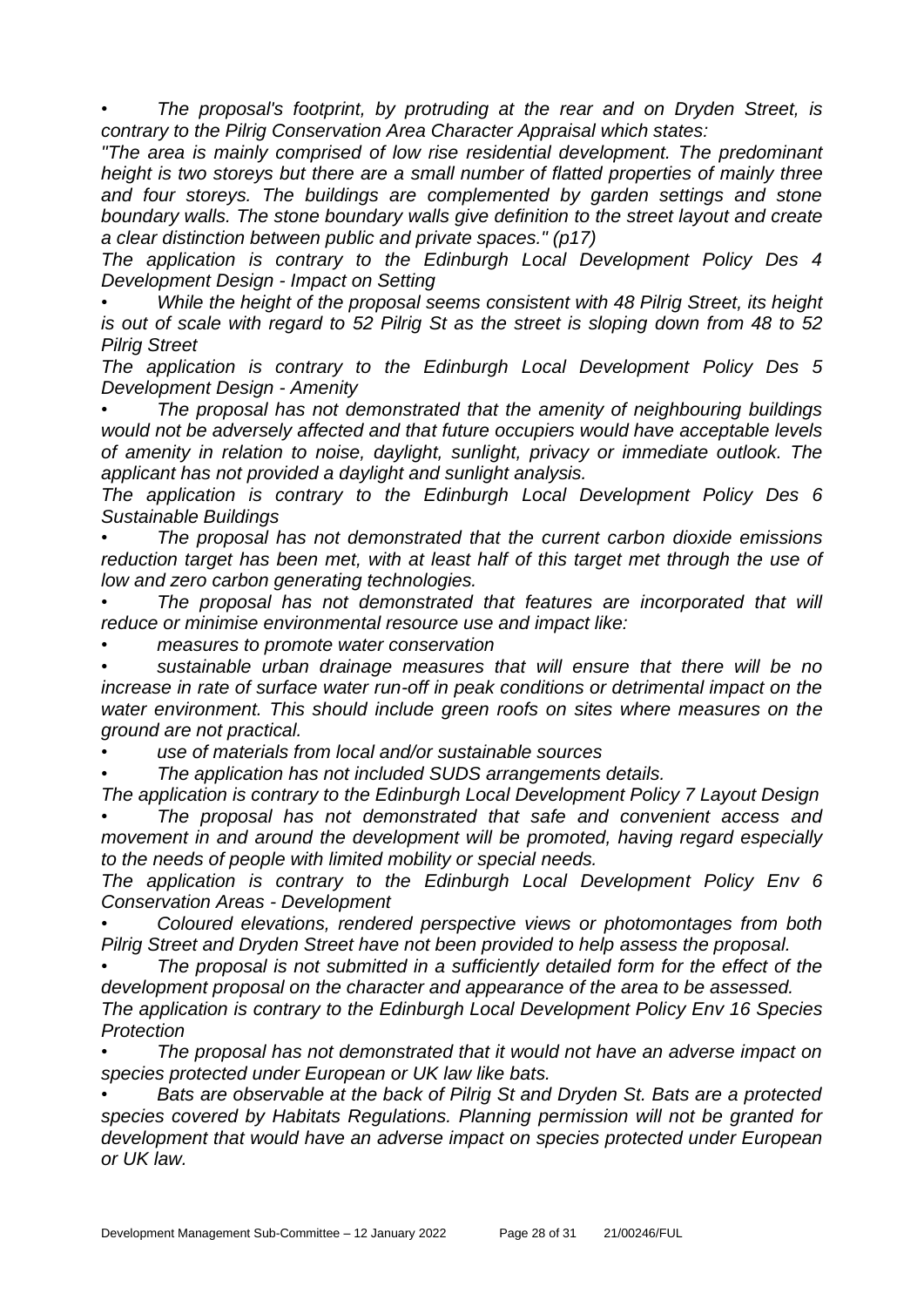*• Biodiversity enhancement would not have been demonstrated while this should be a fundamental aspect of the design of the proposal (Scottish Planning Policy para 194 - "seek benefits for biodiversity from new development where possible").*

*• In the absence of a wildlife survey, the proposal would be ignoring the current ecological character of the site (inc. bats habitats).*

*2. Edinburgh Design Guidance - 2017*

*The application is contrary to Edinburgh Design Guidance as per the reasons listed below:*

*• The proposal would rise above a 25deg line drawn from the windows at 52 Pilrig Street and affect the building's daylight adversely.*

*• A Tree survey has not been provided which is required in the form specified in BS 5837:2012 for all trees with a stem diameter of 75mm or more, at 1.5m above ground on the site or within 12m of its boundary.*

*• A Tree Constraints Plan showing physical and spatial requirements for retaining those trees has also not been provided. This would have included a Root Protection Area for each tree and an indication of the ultimate spread of canopy.*

*• A Tree Protection Plan including fence specification and provision of on site supervision, showing the Construction Exclusion Zone has not been provided.*

*• The application is not drawn at 1:50 or 1:100 scale as required in the EDG.*

*3. Pilrig Conservation Area*

*The Pilrig Conservation Area Character Appraisal identifies the following essential characteristics:*

*• The spatial structure of the area is characterised by its varied street pattern and terraced properties, contrasted with the green space of Pilrig Park and Rosebank Cemetery.*

*• The scale is set by two storey housing.*

*• The area is relatively low density and although there are some streets which*  follow the traditional tenement scale of Leith Walk, other streets consist mainly of *stone-built terraced housing.*

*• Extensive use of a restricted palette of natural stone, slate and cast iron details.*

*• Similarity of proportions and terraced forms provide a unity of character to the area.*

The significant degree of uniformity resulting from the predominant use of *traditional building materials.*

*The application is therefore contrary to the Pilrig Conservation Area Character Appraisal:*

*• The footprint and proportions of the building, especially on Dryden Street and at the rear, are at odds with the character and appearance of the conservation area and therefore adversely affect the adjacent listed building.* 

*• The extended footprint (approx. 6m) of the proposed building is out of scale at the rear which consists of a zinc clad box with glass balustrades.*

*• The new aluminium windows do not line up with the adjacent building as the new building would be six storeys high while keeping in height with the adjacent building. This would affect the uniformity of proportions of Pilrig Street.*

*• The proposal is closer to the road than the existing building on the south side of Dryden Street.*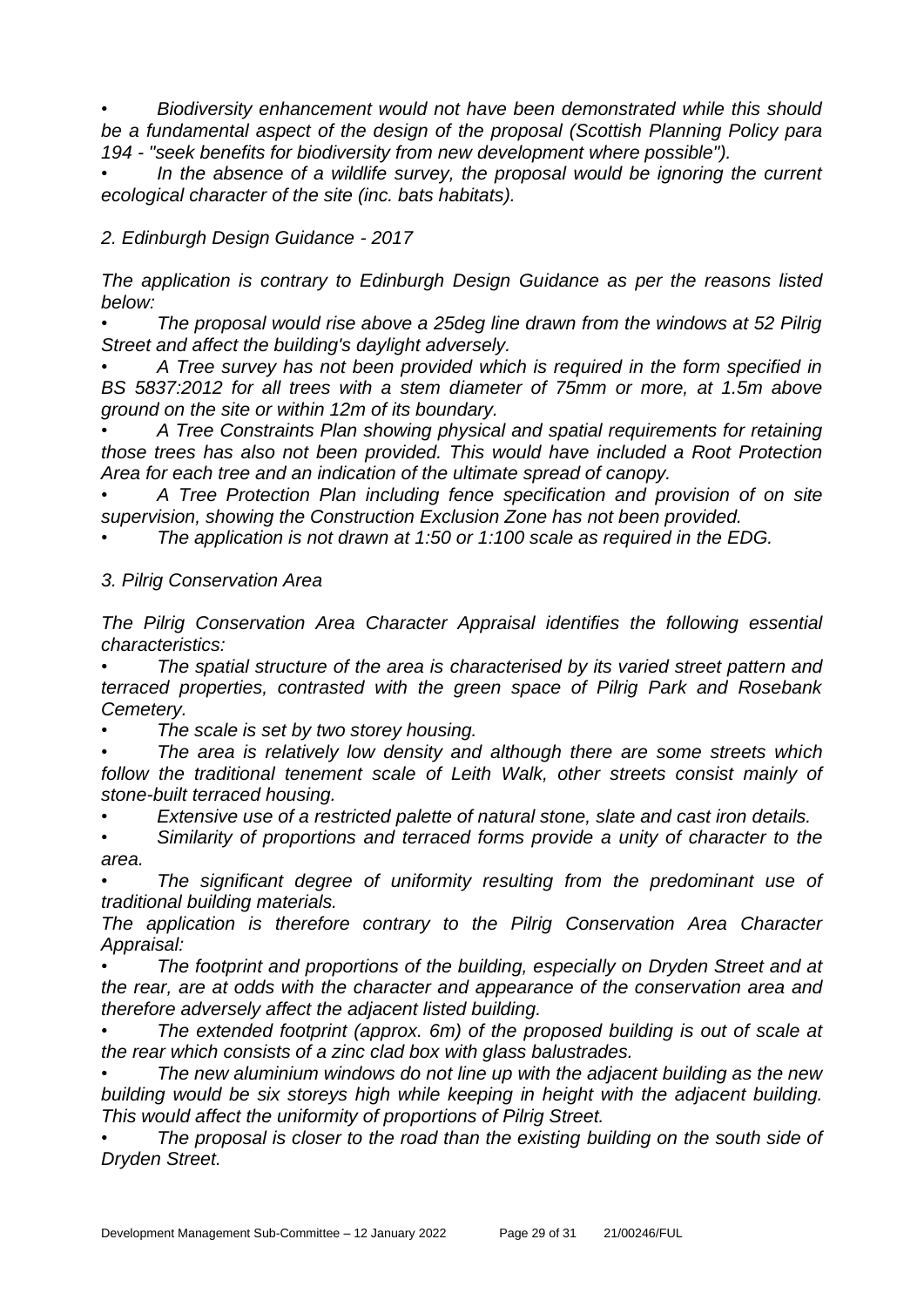*• The rear aluminium windows, which are visible from Dryden Street, do not relate to the adjacent building with their proportions or alignment.*

*• The proposed Dryden Street elevation would be mostly featureless with large expanses of stone and zinc cladding.*

# *4. Supporting Planning Statement*

*• 1.3*

*"Investigations undertaken during the pre-application process confirmed that the adjoining building had been designed to be extended into the application site. This is evident on the gable of number 48 which has an additional set of chimney flues,*  raggled cope and recessed quoins which are ready to receive a building on the *application site."*

*• The applicant has not provided such evidence. According to the owner at 48 Pilrig St, all 8 chimneys relate to his building.*

*• 3.3*

*The applicant refers to sustainable development in the Scottish Planning Policy. According to the SPP, the definition of sustainable development is a "Development that meets the needs of the present without compromising the ability of future generations to meet their own needs"*

*• It is not clear how the current front stepped entrance from Pilrig Street and the accessible entrance at the rear of the proposal (by the bin store) demonstrate sustainable development and meet the needs of the present without compromising the ability of future generations to meet their own needs.*

*• 3.11*

*Despite previous discussions at pre-application stage, the overall bulk and articulation of the rear of the building as it turns the corner into Dryden Street is still of great concern for the street and the Pilrig Conservation Area.*

# *5. General comments*

*• The application appears to have been quite an unfriendly process with regard to the Pilrig community who have been kept out of the loop from the application and the design process, including the main interested neighbour at number 48 Pilrig Street. One would expect at least a sensible discussion to have taken place before a new build potentially abuts on an existing listed building. LCCC deplores this omission and does not regard this as a way to help build stronger communities which is a key objective of the Council who encourages well designed developments that relate sensitively to the existing quality and character of the local and wider environment to create a sense of place for all.*

*For all the reasons listed above, Leith Central Community Council objects to the application and the City of Edinburgh Council should refuse the application due to noncompliance with the Development Plan.*